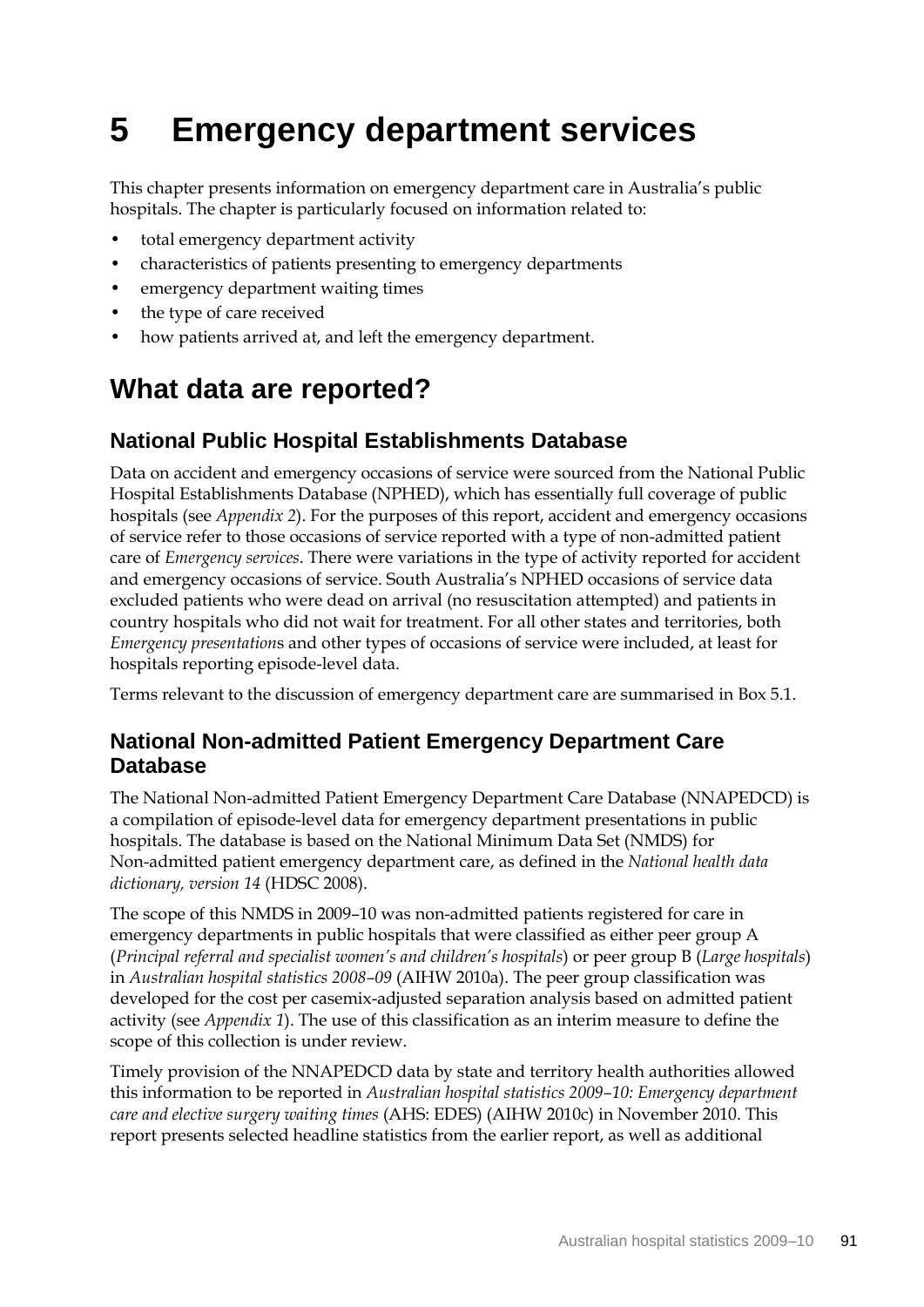information not provided in that report because the public hospital establishments data were not available.

The *AHS: EDES* online report will include updates for those tables included in the report that present coverage estimates based on data from the Public hospital establishments NMDS, as well as updates due to data resupplies.

For 2009–10, all states and territories provided episode-level data to the NNAPEDCD for all public hospitals in peer groups A and B that had emergency departments (for all hospitals that were required to report episode-level data). Data were provided for 84 *Principal referral and specialist women's and children's hospitals* and 41 *Large hospitals*.

Some states and territories also provided episode-level data for public hospitals that were classified to peer groups other than A or B, and these data have been included in this chapter. Data were additionally provided for:

- 15 *Medium hospitals*, 18 *Small hospitals* and 6 *Unpeered/Other hospitals* in New South Wales
- 7 *Medium hospitals* in Victoria
- 4 *Medium hospitals* in Queensland
- 3 *Medium hospitals* and 2 *Small remote acute hospitals* in Western Australia
- 1 *Medium hospital* in South Australia
- 1 *Medium hospital* in Tasmania.
- 3 *Small remote acute hospitals* in the Northern Territory.

Between 2005–06 and 2009–10, the proportion of accident and emergency occasions of service for which detailed episode-level data were available increased from 78% to 81% (Table 5.1).

In 2009-10, coverage for the NNAPEDCD (all peer group A and B hospitals) was approximately 100%, which represented, and provided detailed information for, 81% of all public hospital accident and emergency occasions of service. The proportion for all public hospitals ranged from 68% for South Australia to 100% for the Australian Capital Territory and the Northern Territory (see Table S5.1 at the end of this chapter). However, this may underestimate the proportion because some accident and emergency occasions of service were for services other than emergency presentations (see Box 5.3 for more detail).

The detailed information presented for all episode-level records in this chapter should be interpreted with caution as the data may not be representative of emergency department presentations for hospitals which were not required to provide data for non-admitted patient emergency department care.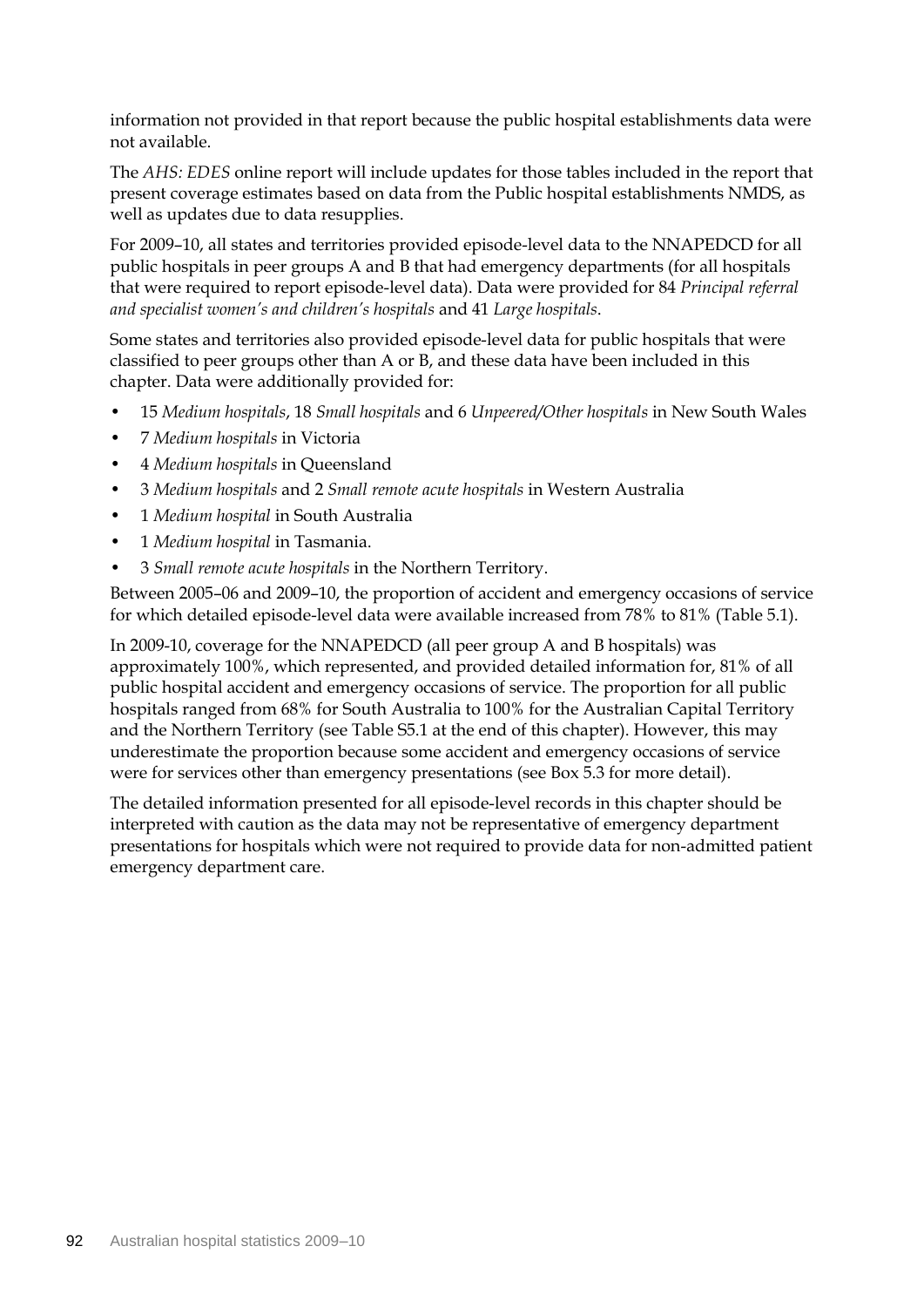### **Box 5.1: Summary of terms and classifications relating to non-admitted patient emergency department care**

The **triage category** indicates the urgency of the patient's need for medical and nursing care (NHDC 2003). It is usually assigned by triage nurses to patients at, or shortly after, the time of presentation to the emergency department, in response to the question: 'This patient should wait for medical assessment and treatment no longer than...?' (ACEM 2000). The Australasian Triage Scale has five categories that incorporate the time by which the patient should receive care: *Immediately life-threatening*, *Imminently life-threatening*, *Potentially lifethreatening*, *Potentially serious* and *Less urgent*. The categories are presented in this report as:

- *Resuscitation*: immediate (within seconds)
- *Emergency*: within 10 minutes
- *Urgent*: within 30 minutes
- *Semi-urgent*: within 60 minutes
- *Non-urgent*: within 120 minutes.

The **type of visit** to the emergency department indicates the reason the patient presents to an emergency department.

The emergency department service **episode end status** indicates the status of the patient at the end of the non-admitted patient emergency department service episode.

**Emergency presentations** include only presentations for which the type of visit was reported as *Emergency presentation* for all states and territories except South Australia. As one South Australian hospital is unable to report type of visit data and most presentations are expected to be emergencies, all presentations that have type of visit *Emergency presentation* or *Not reported* are included for South Australia.

**Emergency department waiting time to service delivery** is 'the time elapsed for each patient from presentation in the emergency department to commencement of service by a treating medical officer or nurse' (HDSC 2008).

An emergency department care episode is considered to be **seen on time** if the waiting time to service delivery was within the time specified in the definition of the triage category. For the purpose of this report, a patient with a triage category of *Resuscitation* was considered to be seen on time if the waiting time to service delivery was less than or equal to 2 minutes. There is some variation between jurisdictions in the criteria used to determine the proportion of *Resuscitation* patients seen on time, therefore these data may differ from those reported by individual jurisdictions.

An emergency department care episode is considered to **end in admission** if the **episode end status** was reported as *Admitted to this hospital*. This includes being admitted to units or beds within the emergency department.

The **duration of service event** is the length of time between when a health-care professional first takes responsibility for the patient's care and the end of the non-admitted patient episode.

The **duration of non-admitted patient episode** is the length of time between presentation to the emergency department and the end of the non-admitted patient episode.

The **time in emergency department** is the length of time between presentation to the emergency department and physical departure from the emergency department.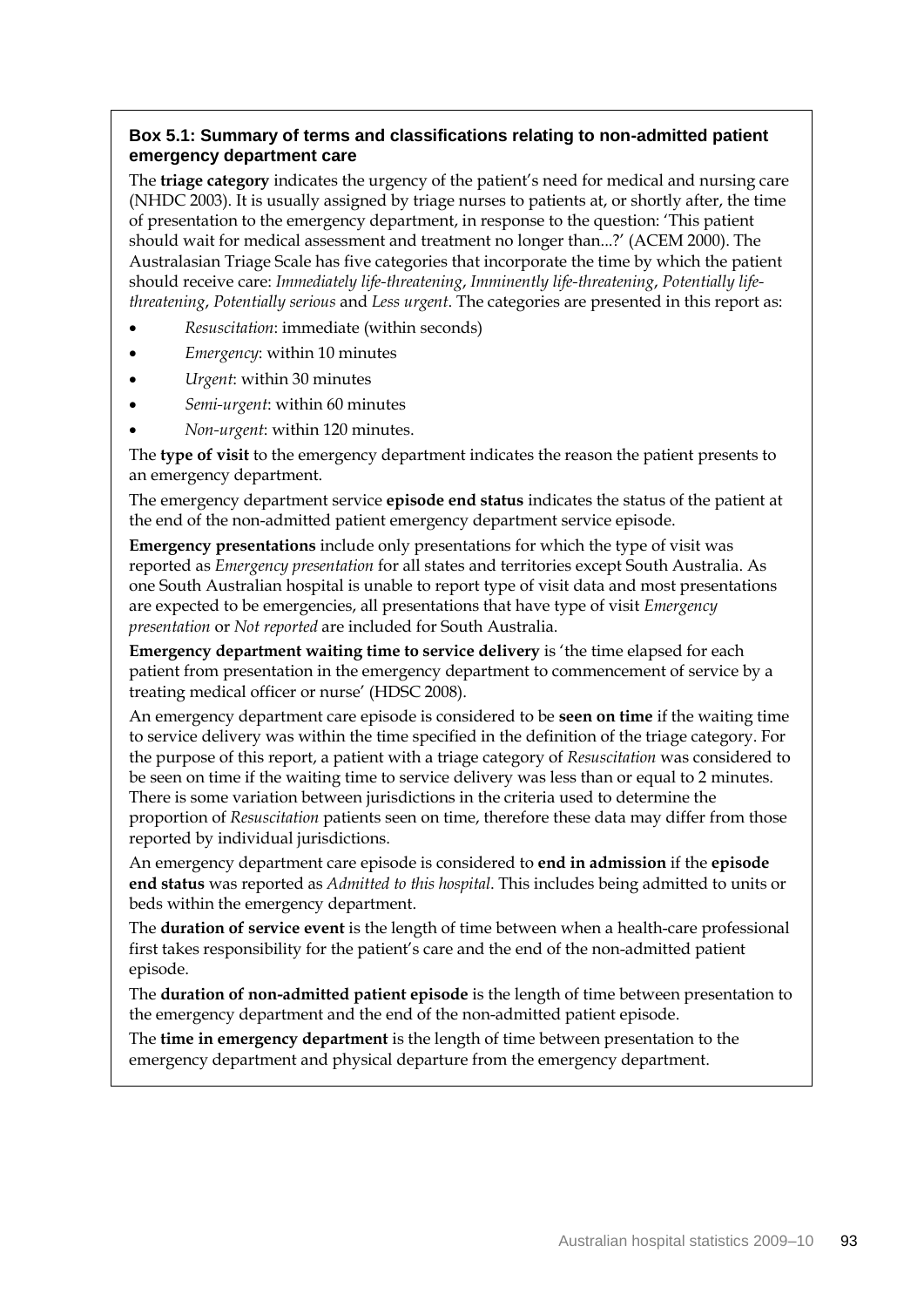## **Box 5.2: What are the limitations of the data?**

When interpreting the data presented, the reader should note the following:

The proportion of accident and emergency occasions of service for which detailed episodelevel data were available was 100% for *Principal referral and Specialist women's and children's hospitals* and *Large hospitals* (peer group A and B hospitals), but only about 81% for all hospitals.

Nationally consistent data definitons are not agreed for all data items. Therefore, comparability across jurisdictions may be limited. Development and implementation of standard data definitions is ongoing.

- There is variation in the practices of managing and recording patients who were *Dead on arrival*. For some jurisditions, these patients are the responsibility of the emergency department but not for others.
- There is also variation in the recording of patients who die while in the emergency department. For New South Wales, the episode end status for presentations in which the patient died in the emergency department was categorised as *Admitted to this hospital*.
- There is variation between jurisdictions in the point at which the emergency department presentation is recorded as completed for those patients subsequently admitted within the emergency department and/or elsewhere in the hospital. This will affect the comparability of presentation length statistics across jurisdictions.
- For Western Australia, the data presented in this report are based on patients who commenced an episode in an emergency department between 1 July 2009 and 30 June 2010. Therefore, the data for Western Australia do not include records for patients who commenced the episode before 1 July 2009 and completed the episode on or after 1 July 2009. In addition, the data includes episodes that commenced before 30 June 2010, but were not completed within the reporting period. It is expected that these presentations would be counterbalanced overall by the number of presentations occurring in a similar way in adjacent reporting periods.
- For Victoria and Tasmania, the conclusion of the non-admitted patient episode is reported as the time of physical departure for patients admitted to short-stay wards within the emergency department.
- New South Wales was unable to supply valid waiting time data for approximately 3,500 records, the majority of which were referrals to a General Practitioner (GP) clinic co-located with the emergency department. These records were therefore not used to derive waiting time statistics or presentation length statistics.
- Approximately 4,300 records for Western Australia had the recorded physical departure time occurring before the recorded episode end time, or the recorded episode end time occurring before the recorded service commencement time. These records were therefore not used in deriving emergency department presentation length statistics.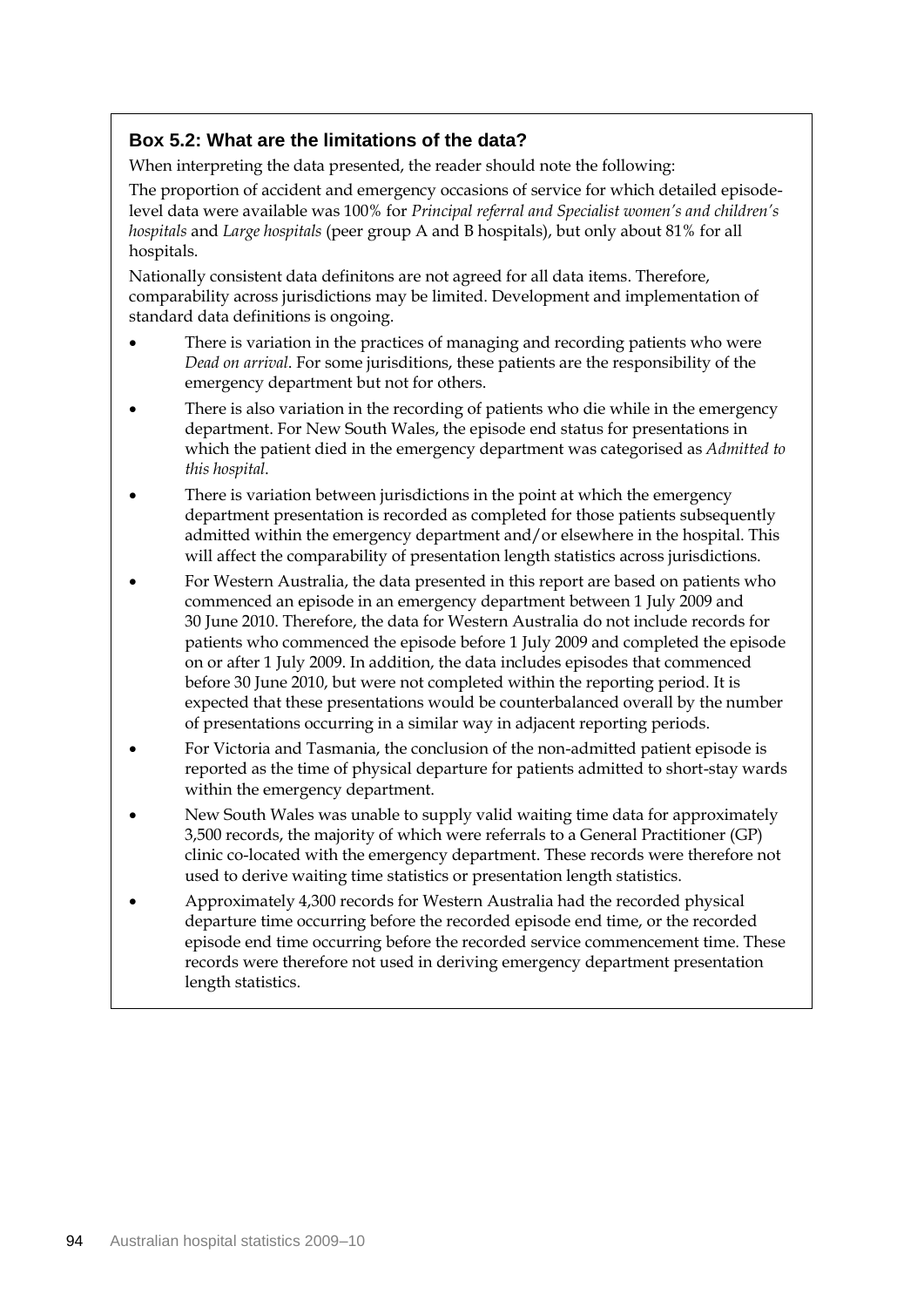### **Box 5.3: What methods were used?**

The proportion of emergency services with episode-level data for 2009–10 is calculated as the number of presentations reported to the NNAPEDCD divided by the number of accident and emergency occasions of service reported to the National Public Hospital Establishments Database (NPHED) as a percentage. This may underestimate the NNAPEDCD proportion because some accident and emergency occasions of service are for other than emergency presentations. As accident and emergency occasions of service may have been undercounted for some jurisdictions, the proportion may also be overestimated. The proportion has been adjusted to 100% for jurisdictions where the number of presentations reported to the NNAPEDCD exceeded the number of accident and emergency occasions of service reported to the NPHED.

- Statistics for waiting time and emergency department presentation length, as well as the proportion of presentations ending in admission, are not presented in this report for patients with a type of visit other than *Emergency presentation* (or *Not reported* for South Australia).
- The median and 90th percentile waiting time are determined from the time elapsed between presentation in the emergency department and commencement of service. In addition, presentations were excluded if the waiting time was missing or invalid, or the patient had an episode end status of *Did not wait to be attended by a health care professional* or was *Dead on arrival*.
- The proportion of presentations seen on time was determined as the proportion of presentations in each triage category with a waiting time less than or equal to the maximum waiting time stated in the Australasian Triage Scale definition (see Box 5.1). Presentations were excluded if the triage category was *Not reported*.
- The proportion of presentations ending in admission is determined as the proportion of presentations with an episode end status of *Admitted to this hospital*.
- The calculations of median duration of service event, median duration of nonadmitted patient episode and median time in emergency department also exclude presentations with an episode end status of *Did not wait*, *Left at own risk* or *Dead on arrival* and only include those presentations for which the service commencement time, episode end time and physical departure time were all valid and occurred in sequence. It should be noted that some of these times may coincide (for example, a patient's episode end time and physical departure time may be the same).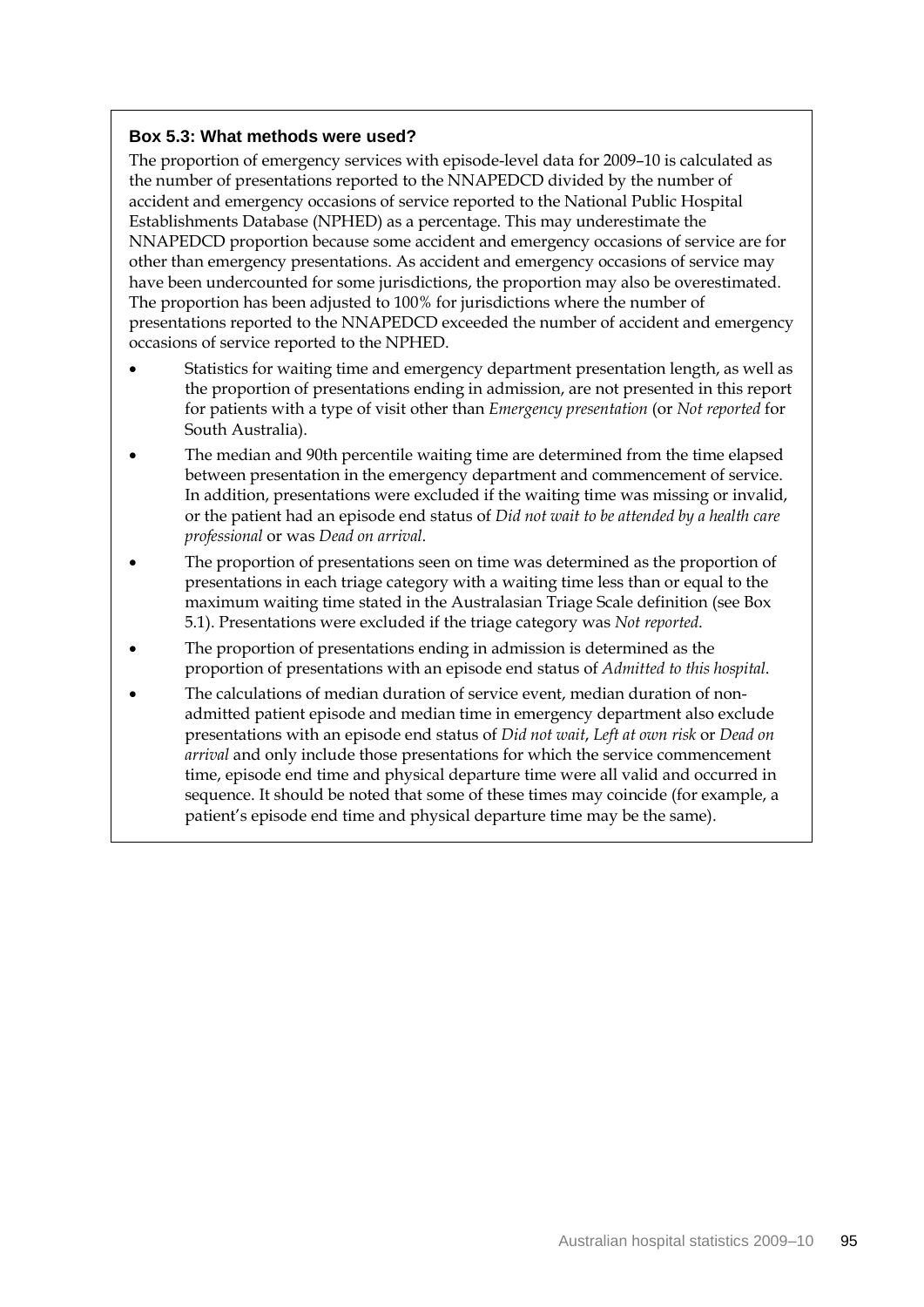Figure 5.1 presents an example of the information available from the NNAPEDCD, for presentations for which patients were assigned a triage category of *Emergency* (triage category 2) at the time of presentation at the emergency department.

In 2009–10:

- there were almost 540,000 emergency department presentations assigned an *Emergency* triage category, reported by 184 hospitals
- slightly over three-quarters of *Emergency* patients were seen within 10 minutes
- the median waiting time for *Emergency* patients was 5 minutes, and 90% of *Emergency* patients were seen within 20 minutes
- over 60% of *Emergency* patients were subsequently admitted to the same hospital (including admission within the emergency department)
- over half of *Emergency* patients were aged 45 years and over
- 48% of *Emergency* patients had an arrival mode of *Ambulance, air ambulance or helicopter rescue service*
- the number of *Emergency* patients who presented to emergency departments in major public hospitals increased by 8% between 2008–09 and 2009–10
- over one third of *Emergency* patients arrived overnight (between 8 pm and 8 am).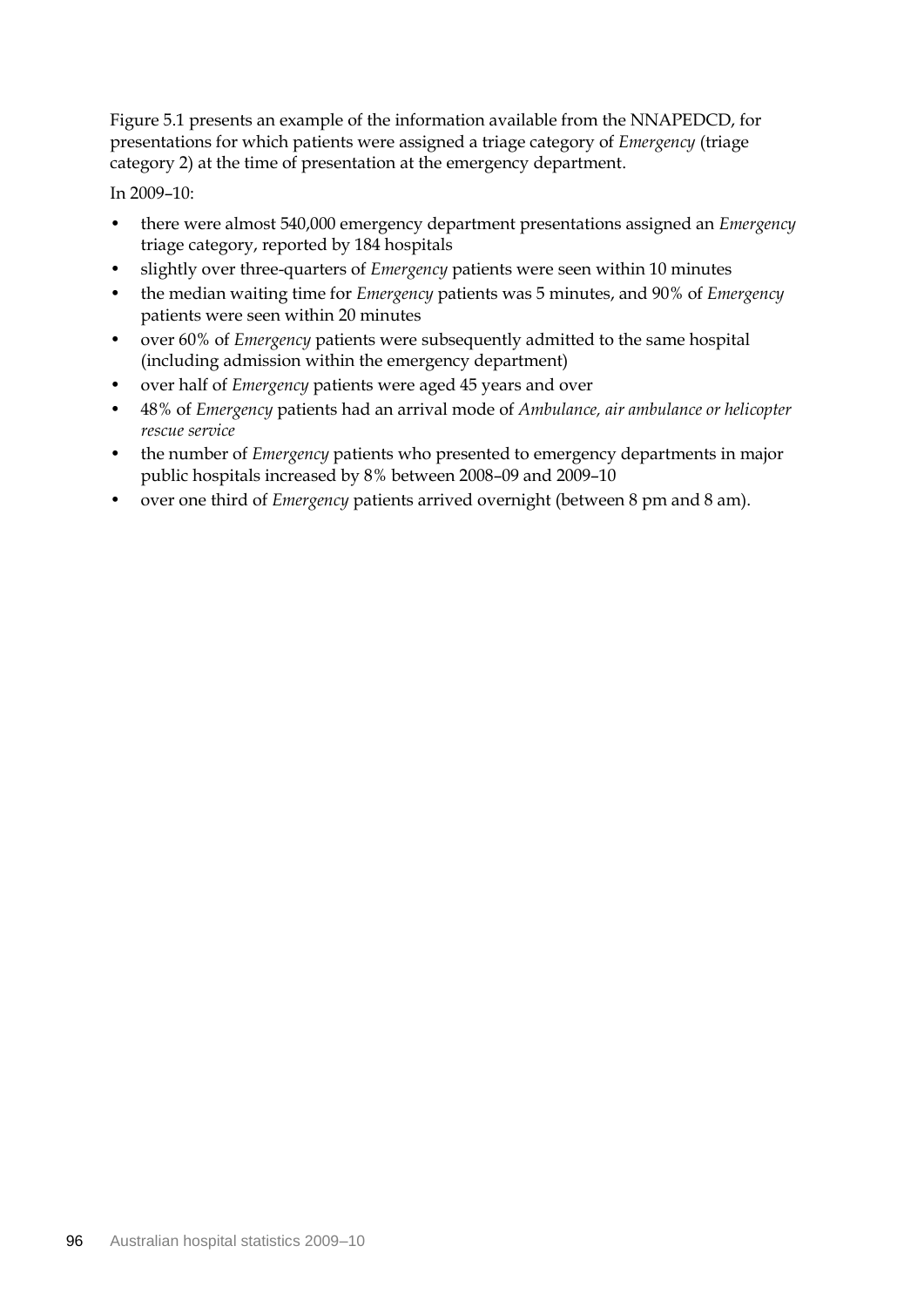

(a) For episodes with a type of visit of *Emergency presentation* or *Not reported* (South Australia only).

(b) Includes records for which Indigenous status was *Not reported*.

*Note:* See boxes 5.1, 5.2 and 5.3 for notes on data limitations and methods.

**Figure 5.1: Interrelationships of** *Emergency* **Triage category non-admitted patient emergency department presentations with other data elements, 2009–10**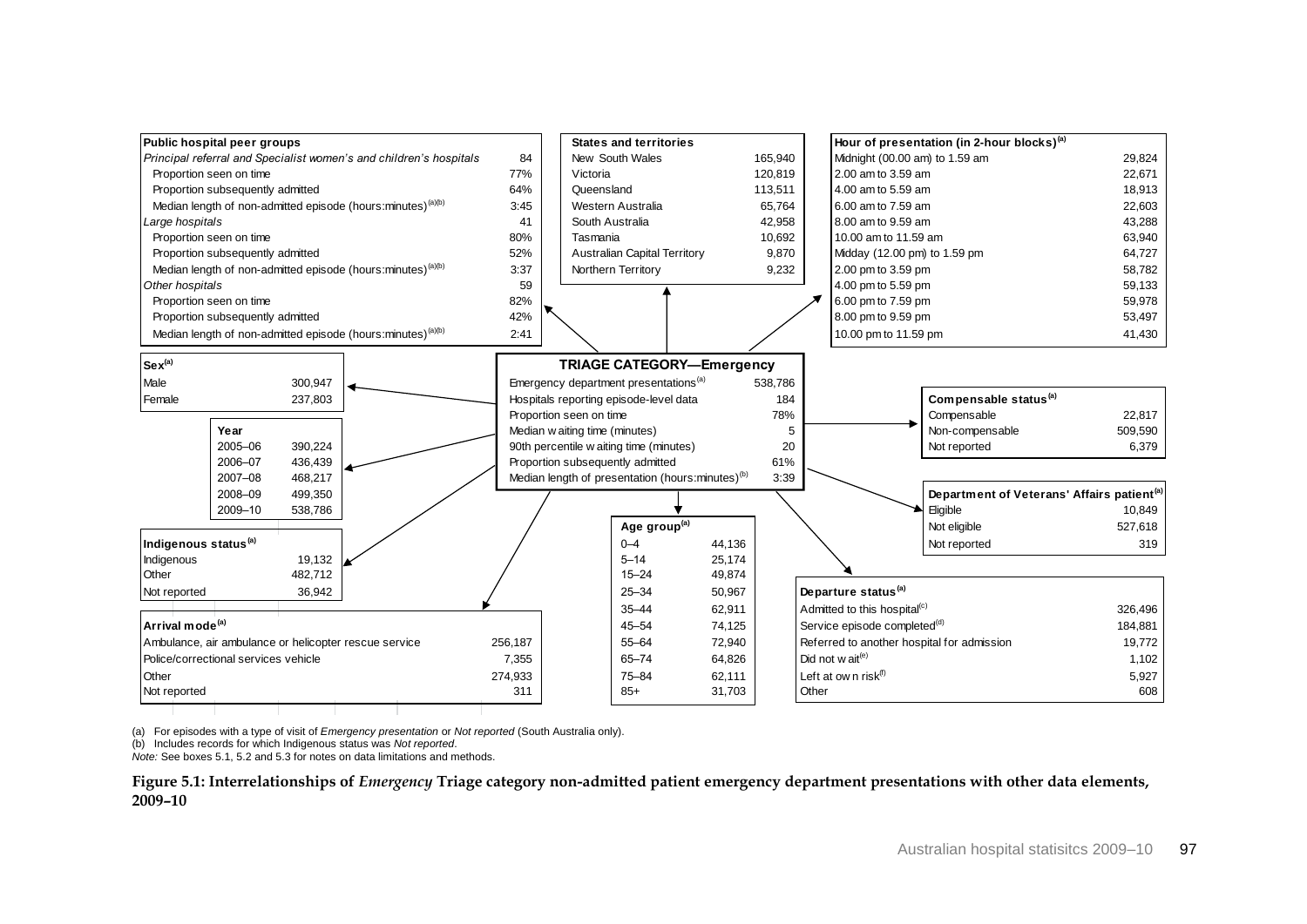# **How has activity changed over time?**

Between 2005–06 and 2009–10 the number of accident and emergency occasions of service reported to the NPHED increased from 6.3 million to 7.4 million, an average annual increase of 4%. Over the same period, the number of presentations reported to the NNAPEDCD increased by 4.9% per year, from 4.9 million to 5.9 million.

The proportion of occasions of service for which detailed episode-level data were available has been relatively stable, with slight improvement in coverage for 2009–10 (Table 5.1).

|                                                                                             |           |           |           |           |           | Change<br>(per cent)    |                                |
|---------------------------------------------------------------------------------------------|-----------|-----------|-----------|-----------|-----------|-------------------------|--------------------------------|
|                                                                                             | 2005-06   | 2006-07   | 2007-08   | 2008-09   | 2009-10   | Ave<br>since<br>2005-06 | <b>Since</b><br>$2008 -$<br>09 |
| Accident and emergency occasions of<br>service reported to NPHED                            | 6,327,784 | 6,741,304 | 7,100,618 | 7,171,667 | 7.390.459 | 4.0                     | 3.1                            |
| Hospitals reporting emergency<br>department episode-level data                              | 153       | 164       | 165       | 184       | 184       | 4.7                     | 0.0                            |
| Number of emergency department<br>presentations reported to NNAPEDCD                        | 4.914.896 | 5,287,451 | 5,537,196 | 5.742.140 | 5,957,960 | 4.9                     | 3.8                            |
| <b>Estimated proportion of occasions of</b><br>service with episode-level data $(\%)^{(a)}$ | 78        | 78        | 78        | 80        | 81        | 0.9                     | 0.7                            |

#### **Table 5.1: Non-admitted patient emergency department presentation coverage statistics, public hospitals, 2005–06 to 2009–10**

(a) The number of presentations reported to the NNAPEDCD divided by the number of accident and emergency occasions of service reported to the NPHED as a percentage.

*Note:* See boxes 5.1, 5.2 and 5.3 for notes on data limitations and methods. Additional information for public hospital peer groups is available in Table S5.2 at the end of this chapter.

*Abbreviation:* Ave—average.

Between 2005–06 and 2009–10 both the proportion of *Emergency presentation*s treated within an appropriate time and the median waiting time of *Emergency presentation*s remained relatively stable, despite increasing numbers of presentations. The time by which 90% of presentations were seen was slightly more variable over this period, and decreased between 2007–08 and 2009–10 (Table 5.2).

#### **Table 5.2: Non admitted patient emergency department** *Emergency presentation* **waiting time statistics, major public hospitals, 2005–06 to 2009–10**

|                                                            | 2005-06 | 2006-07 | $2007 - 08$ | 2008-09 | 2009-10 |
|------------------------------------------------------------|---------|---------|-------------|---------|---------|
| Proportion seen on time (%)                                | 69      | 70      | 69          | 70      | 70      |
| Median waiting time to service delivery (minutes)          | 24      | 24      | 24          | 23      | 23      |
| 90th percentile waiting time to service delivery (minutes) | 123     | 120     | 124         | 119     | 115     |
| Proportion ending in admission (%)                         | 28      | 27      | 27          | 27      | 27      |

*Note:* See boxes 5.1, 5.2 and 5.3 for notes on data limitations and methods. Additional information for public hospital peer groups is available in Table S5.2 at the end of this chapter.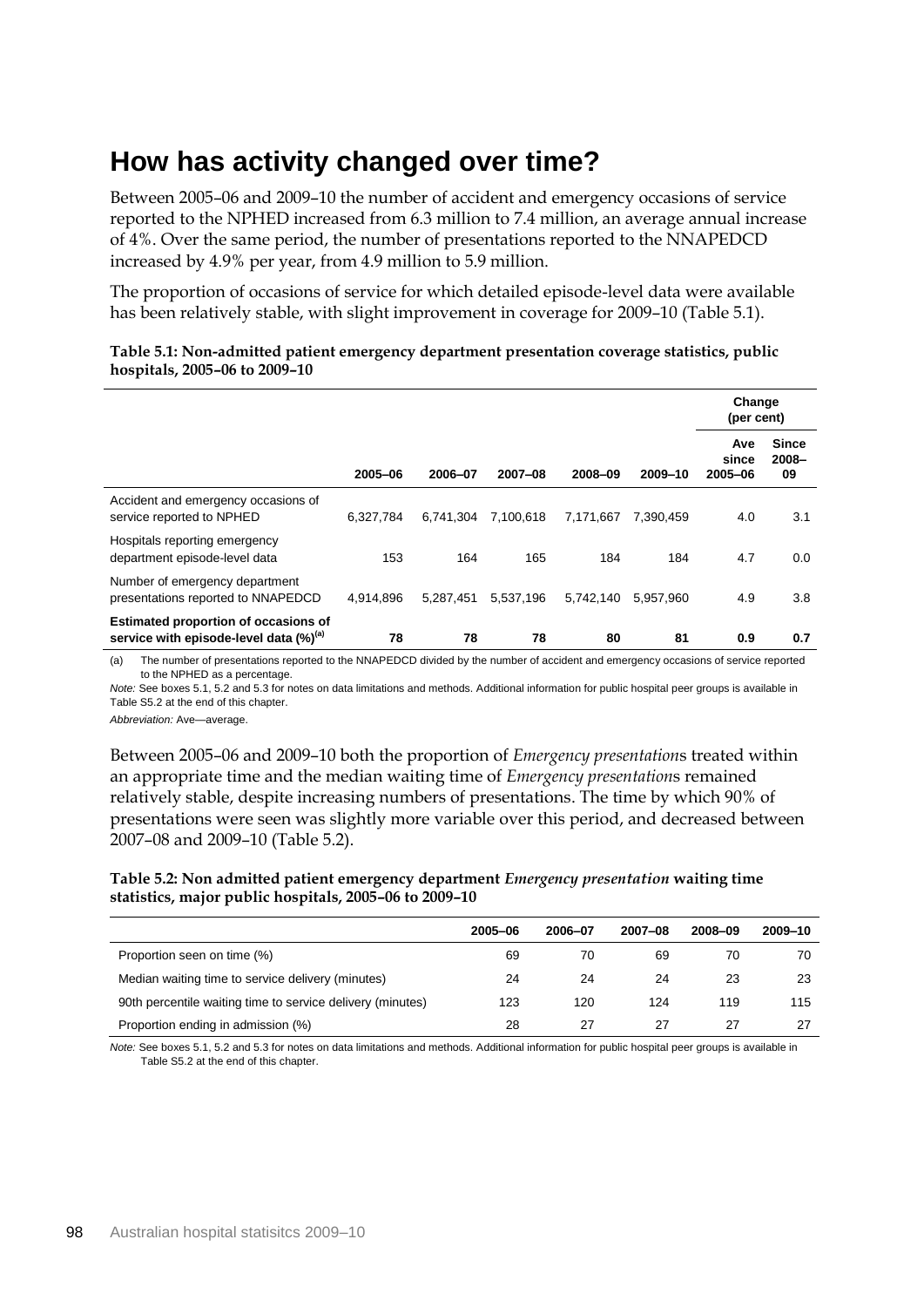# **How much activity was there in 2009–10?**

In 2009–10, Australian public hospitals provided about 7.4 million non-admitted patient accident and emergency occasions of service (Table 5.3).

Detailed episode-level information was available for over 5.9 million emergency department presentations (about 81% of accident and emergency occasions of service). The detailed information presented below for all episode-level records should be interpreted with caution as the data may not be representative of emergency department presentations for hospitals which were not required to provide data for non-admitted patient emergency department care.

|                                     | <b>Accident and emergency</b><br>occasions of service (NPHED) | <b>Emergency department</b><br>presentations (NNAPEDCD) |
|-------------------------------------|---------------------------------------------------------------|---------------------------------------------------------|
| New South Wales                     | 2,442,982                                                     | 2,035,783                                               |
| Victoria                            | 1,591,819                                                     | 1,432,745                                               |
| Queensland                          | 1,578,490                                                     | 1,134,092                                               |
| Western Australia                   | 823,402                                                       | 600,613                                                 |
| South Australia                     | 554,906                                                       | 373,700                                                 |
| Tasmania                            | 159,472                                                       | 141,630                                                 |
| <b>Australian Capital Territory</b> | 106,806                                                       | 106,814                                                 |
| Northern Territory                  | 132,582                                                       | 132,583                                                 |
| <b>Total</b>                        | 7,390,459                                                     | 5,957,960                                               |

**Table 5.3: Non-admitted patient emergency department presentations, public hospitals, states and territories, 2009–10**

*Note:* See boxes 5.1, 5.2 and 5.3 for notes on data limitations and methods. Additional information for public hospital peer groups is available in Table S5.2 at the end of this chapter

# **Who used these services?**

## **Sex and age group**

Figure 5.2 presents data on the sex and age group of patients who presented to an emergency department. All states and territories supplied the date of birth of the patient, from which the age of the patient at the date of presentation was calculated.

Males accounted for slightly more than half of emergency department presentations, and there were more presentations for males than females in most age groups. Females accounted for more presentations than males in the 20–39 year age group and the 80 years and over age group. The most common age group reported for emergency department presentations were 0–4 years (12%), followed by 20–24 years (8%).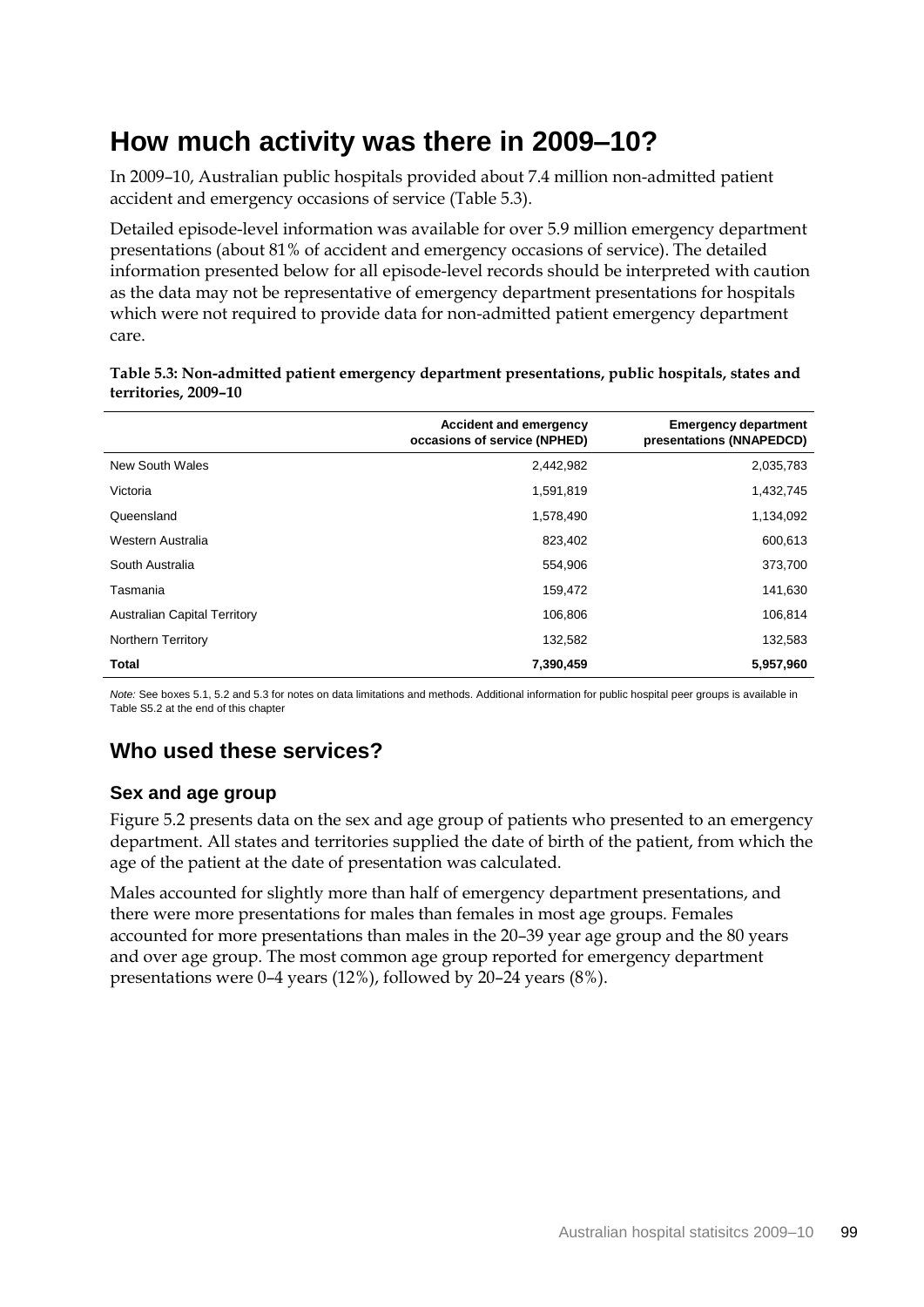

**public hospitals, 2009–10**

# **Aboriginal and Torres Strait Islander people**

### **Box 5.4: Quality of Indigenous status data**

The quality of the data provided for Indigenous status in 2009–10 for emergency department presentations varied by jurisdiction. Most states and territories advised that the Indigenous status data collected in an emergency department setting could be less accurate than the data collected for admitted patients. The data should, therefore, be used with caution. See *Appendix 1* for more information on the quality of Indigenous status data in the NNAPEDCD.

Table 5.4 presents Indigenous status data by state and territory of the hospital. Nationally, 4.5% of all presentations were for *Indigenous Australians*. The Northern Territory had the highest proportion of emergency department presentations for *Indigenous Australians* (42%), while Victoria and South Australia (both 1.3%) recorded the lowest proportions. Indigenous status was *Not reported* for about 5% of presentations.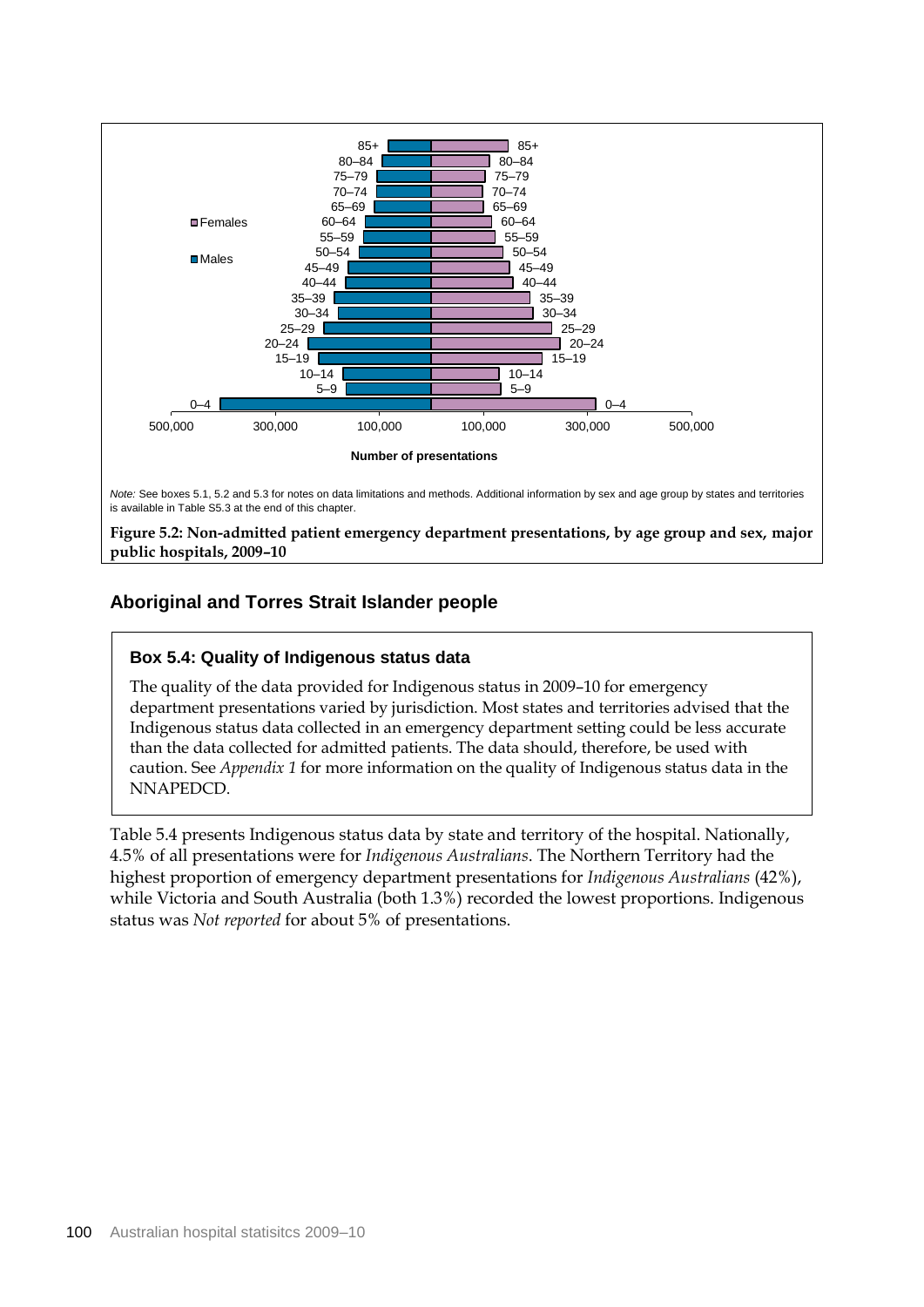|                                     | Indigenous<br><b>Australians</b> | Non-<br>Indigenous | <b>Not</b><br>reported | Total     |
|-------------------------------------|----------------------------------|--------------------|------------------------|-----------|
| New South Wales <sup>(a)</sup>      | 74.436                           | 1,717,248          | 247,099                | 2,035,783 |
| Victoria                            | 18,980                           | 1,405,668          | 8,097                  | 1,432,745 |
| Queensland                          | 62,454                           | 1,054,945          | 16,693                 | 1,134,092 |
| Western Australia                   | 44,877                           | 552,466            | 3,270                  | 600,613   |
| South Australia                     | 7,823                            | 337.894            | 30,983                 | 373,700   |
| Tasmania                            | 5,091                            | 131,511            | 5,028                  | 141,630   |
| <b>Australian Capital Territory</b> | 2,304                            | 102,917            | 1,593                  | 106,814   |
| Northern Territory                  | 56,311                           | 76,187             | 85                     | 132,583   |
| Total                               | 269,276                          | 5,375,836          | 312,848                | 5,957,960 |

**Table 5.4: Non-admitted patient emergency department presentations, by Indigenous status, major public hospitals, states and territories, 2009–10**

(a) For New South Wales, Indigenous status information had been recorded in the patient administration system for the majority of those records presented here as *Not reported*. However, due to systems issues, the information was not available at the time of reporting. See *Appendix 1* for more detail.

*Note:* See boxes 5.1, 5.2, 5.3 and 5.4 for notes on data limitations and methods.

# **How did people access these services?**

The emergency department data element **arrival mode—transport** indicates the mode of transport by which the patient arrived at the emergency department. The category *Other* includes presentations for which patients walked to the emergency department or came by private transport, public transport, community transport or taxi.

In 2009–10, the majority of presentations to emergency departments reported an arrival mode of *Other* (Table 5.5). However, there was variation in arrival mode by triage category. For example, for the arrival mode *Ambulance, air ambulance or helicopter rescue service*, the proportion for *Resuscitation* patients was much higher (85%) than the proportion for *Non-urgent* patients (4%).

#### **Table 5.5: Non-admitted patient emergency department presentations, by triage category and arrival mode, major public hospitals, 2009–10**

|                                                          | <b>Triage category</b> |                  |           |                 |                |                      |  |
|----------------------------------------------------------|------------------------|------------------|-----------|-----------------|----------------|----------------------|--|
| Arrival mode                                             | <b>Resuscitation</b>   | <b>Emergency</b> | Urgent    | Semi-<br>urgent | Non-<br>urgent | Total <sup>(a)</sup> |  |
| Ambulance, air ambulance or<br>helicopter rescue service | 35.743                 | 256.835          | 654.831   | 417.844         | 32.018         | 1,398,128            |  |
| Police/correctional services vehicle                     | 360                    | 7.374            | 24.628    | 15.530          | 5.168          | 53.178               |  |
| Other                                                    | 5,857                  | 275.531          | 1.244.414 | 2.257.192       | 716.434        | 4,504,206            |  |
| Not stated/unknown                                       | 70                     | 313              | 689       | 679             | 178            | 2.448                |  |
| Total                                                    | 42,030                 | 540,053          | 1.924.562 | 2,691,245       | 753,798        | 5,957,960            |  |

(a) Includes presentations for which the triage category was *Not reported*.

*Note:* See boxes 5.1, 5.2 and 5.3 for notes on data limitations and methods. Additional information for states and territories is available in Table S5.4 at the end of this chapter.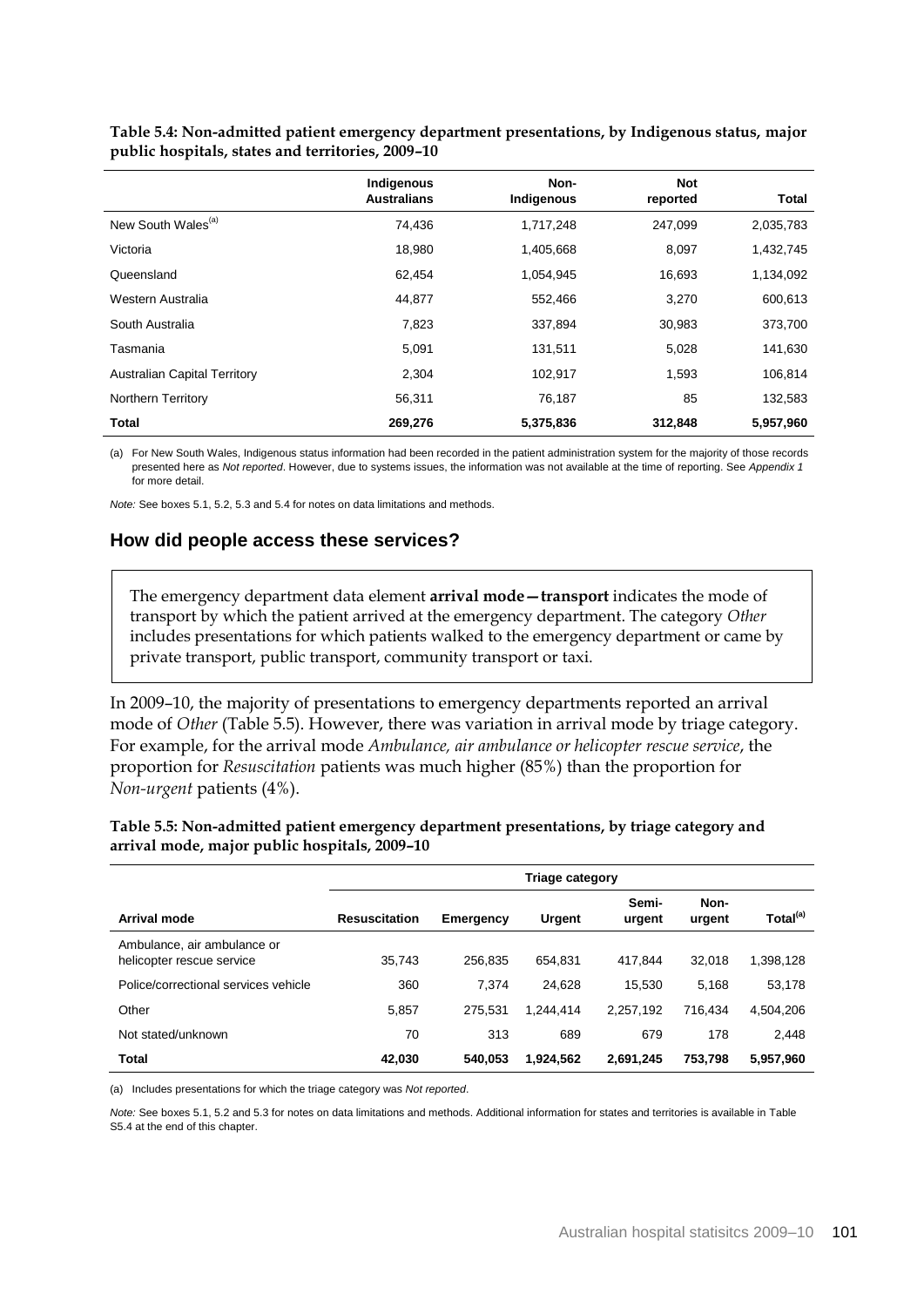# **When did people present to the emergency department?**

The **time of presentation** at the emergency department is defined as the earliest occasion of being registered clerically or triaged. Time of presentation was reported for all non-admitted patient emergency department presentations reported to the NNAPEDCD.

Figure 5.3 presents the number of presentations by triage category and hour of presentation. This figure highlights the uneven use of emergency department resources throughout the average day. Over two-thirds of emergency department presentations occur between the hours of 8 am and 8 pm.



Figure 5.4 illustrates the relative distribution of use within each triage category across the 24-hour period. The figure shows that for the *Resuscitation* triage category, emergency department presentations are more evenly distributed throughout the day than for other triage categories.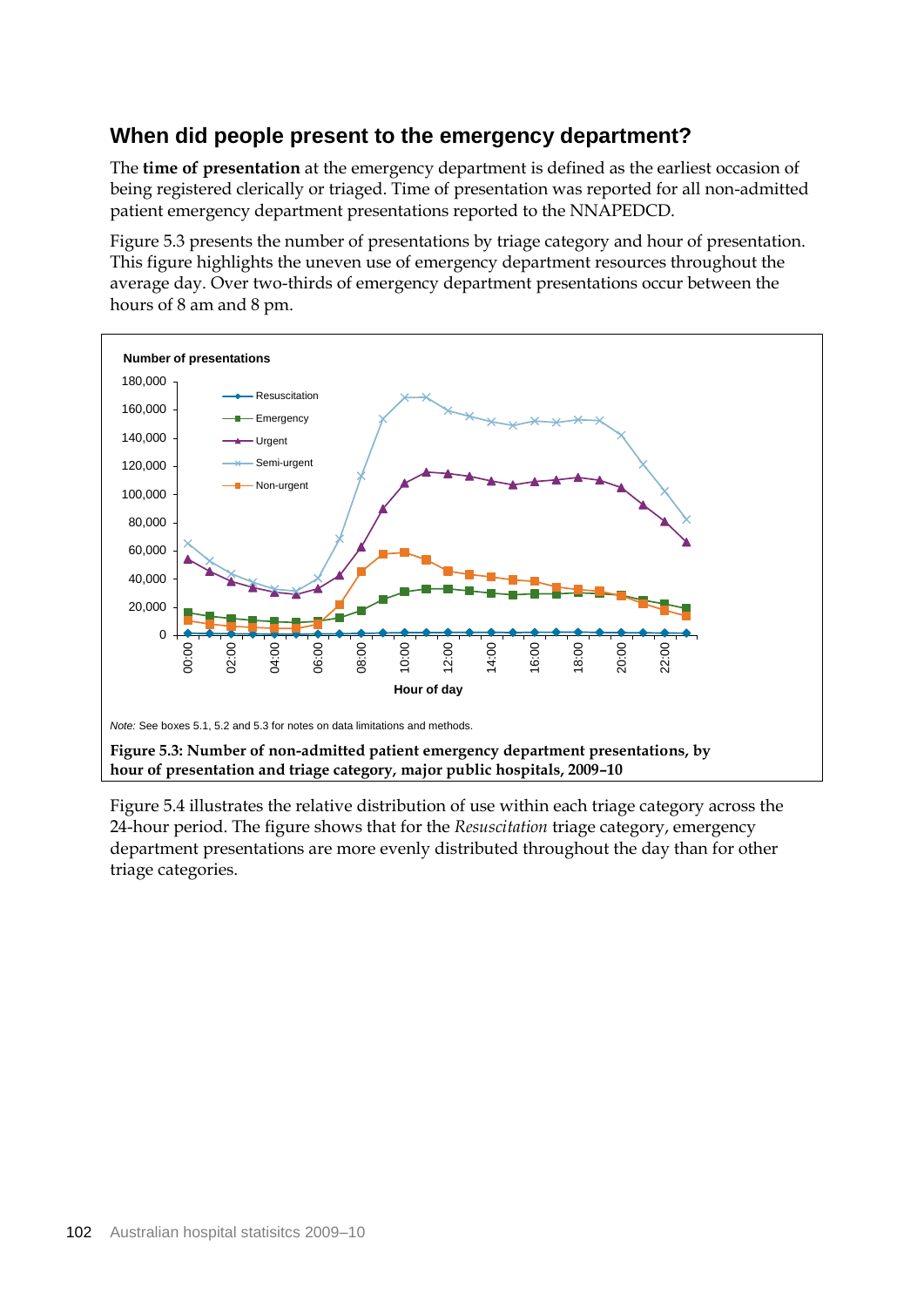

# **Why did people receive the care?**

**Type of visit** to emergency department describes the reason the patient presented to the emergency department. The type of visit can be reported as:

- *Emergency presentation*: attendance for an actual or suspected condition which is sufficiently serious to require acute unscheduled care
- *Return visit, planned*: presentation is planned and is a result of a previous emergency department presentation or return visit
- *Pre-arranged admission*: patient who presents at the emergency department for either a clerical, nursing or medical process to be undertaken, and admission has been pre-arranged by the referring medical officer and a bed allocated
- *Patient in transit*: the emergency department is responsible for care and treatment of a patient awaiting transport to another facility
- *Dead on arrival*: a patient who is dead on arrival at the emergency department.

Data on the type of visit to emergency department by state and territory is detailed in Table S5.5 at the end of this chapter.

Of the 6 million presentations reported to the NNAPEDCD for 2009–10, 97% of presentations were *Emergency presentation*s, and 2% were *Return visit, planned*. The proportion of presentations by type of visit varied by state or territory. There is variation in the reporting of information about patients who were *Dead on arrival*. For South Australia, patients who are *Dead on arrival* are not managed or reported by emergency departments. For Western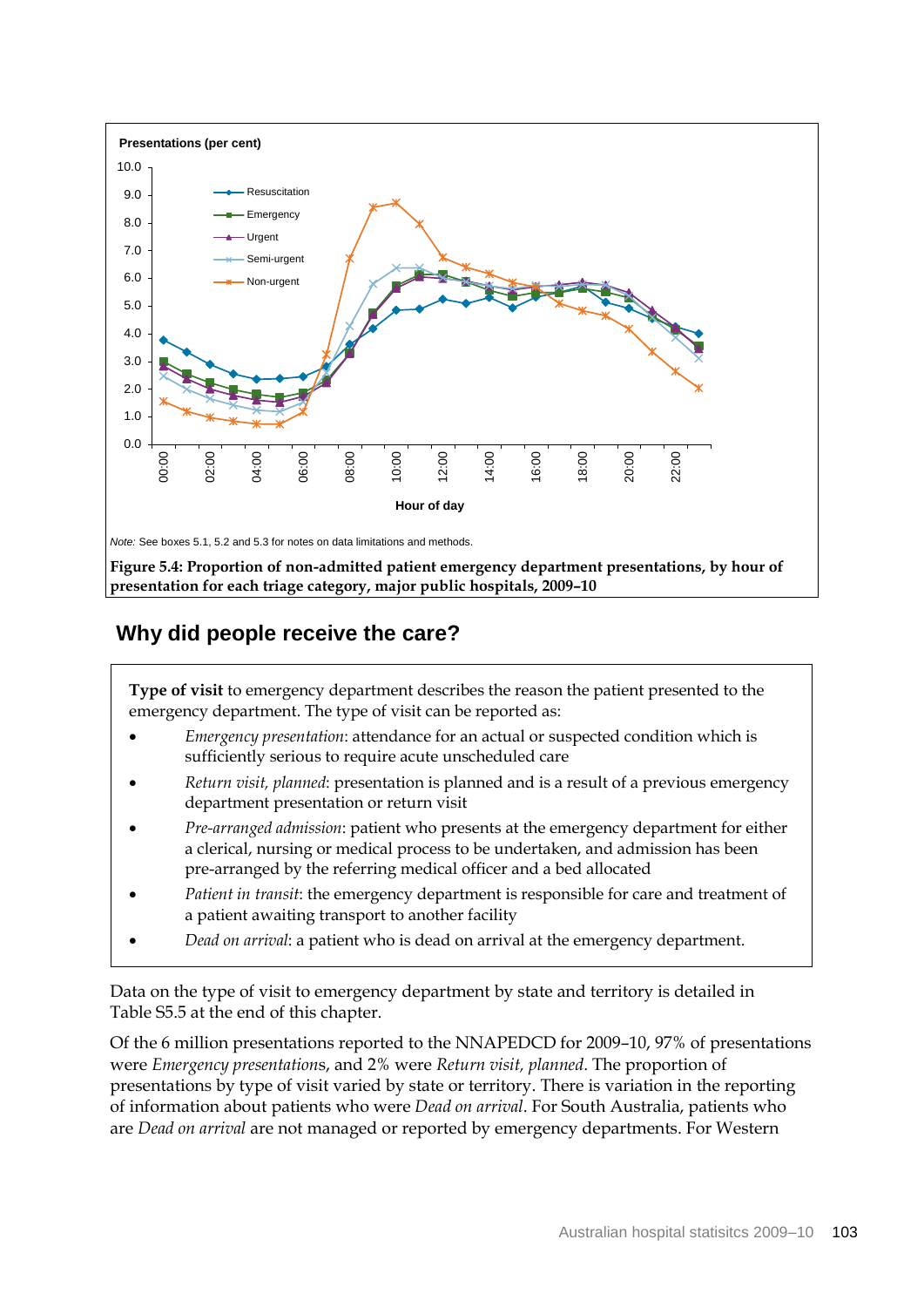Australia patients who are *Dead on arrival* are only occasionally managed and reported by emergency departments

## **How urgent was the care?**

The triage category indicates the urgency of the patient's need for medical and nursing care (NHDC 2003). It is usually assigned by triage nurses to patients at, or shortly after, the time of presentation to the emergency department, in response to the question: 'This patient should wait for medical assessment and treatment no longer than...?'(ACEM 2000). For more detail refer to Box 5.1.

Nationally in 2009–10, less than 1% of *Emergency presentation*s were assigned a triage category of *Resuscitation*, and about 9% were assigned a triage category of *Emergency*. The majority of *Emergency presentation*s were *Urgent* or *Semi-urgent*. There was some variation among the states and territories in the proportion of presentations in each triage category.

Information about triage category by peer group for states and territories is published in Table 2.14 of *Australian hospital statistics 2009–10: Emergency department care and elective surgery waiting times* (AHS: EDES, AIHW 2010c).

# **How long did people wait for care?**

Patients who present to the emergency department with a type of visit of *Return visit, planned*; *Pre-arranged admission* or *Patient in transit* do not necessarily undergo the same processes as *Emergency presentation*s, and their waiting times may rely on factors outside the control of the emergency department. Therefore, waiting time statistics (including the proportion of presentations seen on time) are only presented for patients with a type of visit of *Emergency presentation* (or *Not reported* for South Australia).

The proportion of presentations seen on time was determined as the proportion of *Emergency presentation*s in each triage category with a waiting time less than or equal to the maximum waiting time stated in the Australasian Triage Scale definition. For the purpose of this report, a patient with a triage category of *Resuscitation* was considered to be seen on time if the waiting time to service delivery was less than or equal to 2 minutes. For more detailed information about the methods used to derive the proportion of *Emergency presentation*s seen on time and other waiting time statistics, refer to Box 5.3.

Emergency department waiting times are regarded as indicators of access to hospitals. The *National health data dictionary* definition for **emergency department waiting time to service delivery** is: 'The time elapsed for each patient from presentation in the emergency department to commencement of service by a treating medical officer or nurse' (HDSC 2008).

Table 5.8 presents the proportion of all *Emergency presentation*s reported to the NNAPEDCD that were seen on time, by state and territory and triage category for 2009–10. As indicated in Box 5.3, certain *Emergency presentation*s are excluded from the calculation of the figures provided in this table. For 2009–10, there were almost 319,000 presentations with an episode end status of *Did not wait* or *Dead on arrival* which were excluded from this analysis. Approximately 28,000 additional presentations with missing or invalid waiting times were also excluded.

For 2009–10, for all triage categories combined (excluding those whose triage category was *Not reported*), the overall proportion of *Emergency presentation*s seen on time was 70%. The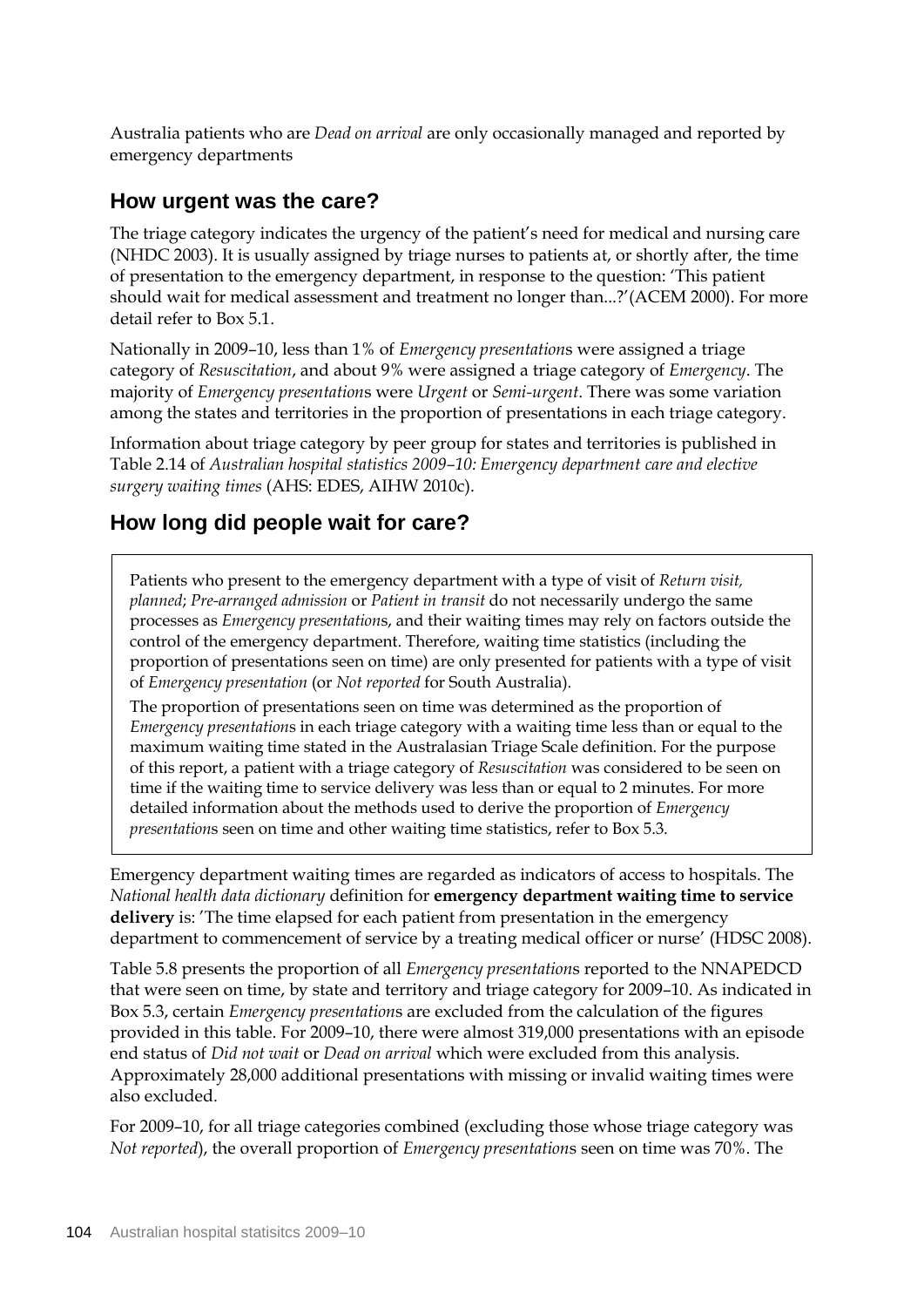proportion varied by state and territory, ranging from 56% in the Northern Territory to 75% in New South Wales (Table 5.6). The proportion also varied by triage category. About 100% of *Resuscitation* patients and 78% of *Emergency* patients were seen on time.

| Table 5.6: Proportion (%) of non-admitted patient emergency department <i>Emergency presentations</i>    |
|----------------------------------------------------------------------------------------------------------|
| seen on time by triage category, major public hospitals <sup>(a)</sup> , states and territories, 2009-10 |

| <b>Triage category</b> | <b>NSW</b> | Vic | Qld | <b>WA</b> | <b>SA</b> | <b>Tas</b> | <b>ACT</b> | <b>NT</b> | Total |
|------------------------|------------|-----|-----|-----------|-----------|------------|------------|-----------|-------|
| Resuscitation          | 100        | 100 | 99  | 99        | 100       | 99         | 100        | 100       | 100   |
| Emergency              | 82         | 80  | 77  | 71        | 78        | 71         | 83         | 63        | 78    |
| Urgent                 | 70         | 71  | 60  | 55        | 63        | 52         | 60         | 49        | 65    |
| Semi-urgent            | 73         | 67  | 66  | 64        | 63        | 63         | 56         | 51        | 68    |
| Non-urgent             | 89         | 85  | 89  | 92        | 85        | 88         | 77         | 91        | 88    |
| <b>Total</b>           | 75         | 72  | 66  | 64        | 67        | 63         | 63         | 56        | 70    |

(a) Values are derived from all hospitals that reported to the NNAPEDCD. In addition to providing data to the NNAPEDCD for all hospitals classified to peer group A (*Principal referral and specialist women's and children's hospitals*) and B (*Large hospitals*), some states and territories provided data to the NNAPEDCD for public hospitals that were classified to other peer groups. Therefore, the proportions of *Emergency presentations* seen on time provided here are not directly comparable to the proportions of *Emergency presentations* seen on time provided in tables 3.7 and 3.8 for hospitals in peer groups A and B only.

*Note:* See boxes 5.1, 5.2 and 5.3 for notes on data limitations and methods. Additional information by peer group for states and territories is available in Table S5.6 at the end of this chapter.

In 2009–10, 50% of all *Emergency presentation*s were attended by a medical officer or nurse within 23 minutes and 90% were attended within 115 minutes. There was marked variation between states and territories in these waiting time measures. The median varied from 20 minutes in New South Wales to 38 minutes for the Northern Territory (Figure 5.5). The 90th percentile varied from 107 minutes in New South Wales to 168 minutes in the Australian Capital Territory.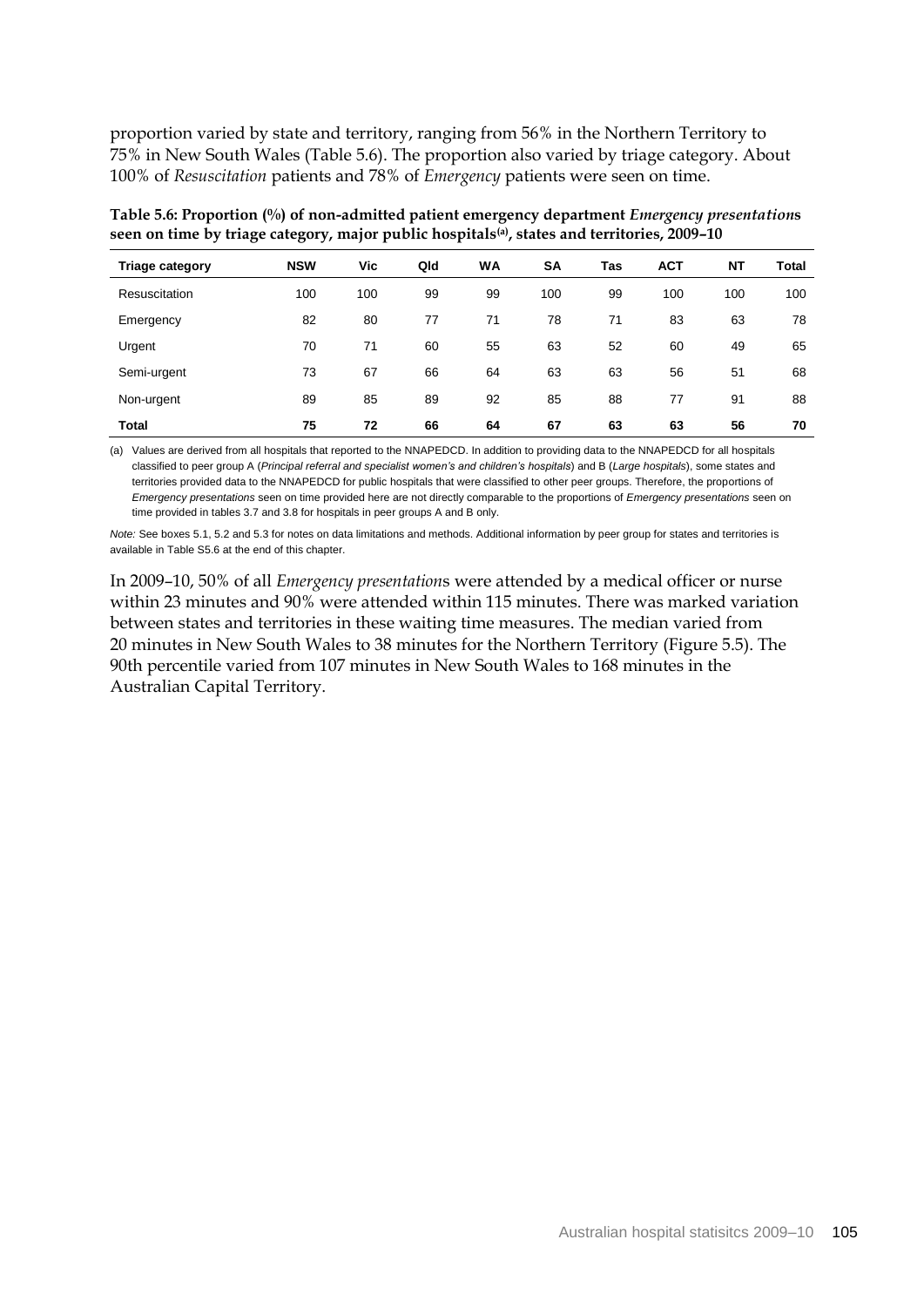

Additional information by peer group for states and territories is available in Table S2.14 of *AHS: EDES* (AIHW 2010c).

# **How long did patients stay?**

Measures of the amount of time associated with emergency department activity include:

- **median duration of the service event**—measured as the time from the commencement of service by a treating medical officer or nurse to the conclusion of the non-admitted component of care (episode end). The service event represents a measure of the amount of time during which the patient receives service (is treated and/or observed)
- **median duration of non-admitted patient episode**—measured from the time of presentation to the conclusion of the non-admitted component of care (episode end). The length of patient episode consists of the emergency department waiting time and duration of the service event
- **median total time in the emergency department**—measured from the time of presentation to the time of physical departure of the patient from the emergency department.

These measures are restricted to presentations with type of visit *Emergency presentation* (or *Not reported* for South Australia only). The calculations also exclude presentations with an episode end status of *Did not wait*, *Left at own risk* or *Dead on arrival*. For more detailed information, see Box 5.3.

The timing and duration of emergency department activity are affected by whether or not the patient presenting to the emergency department is subsequently admitted to the same hospital. As a result, summary length of presentation statistics are presented separately for patients subsequently admitted to hospital (those with an episode end status of *Admitted to*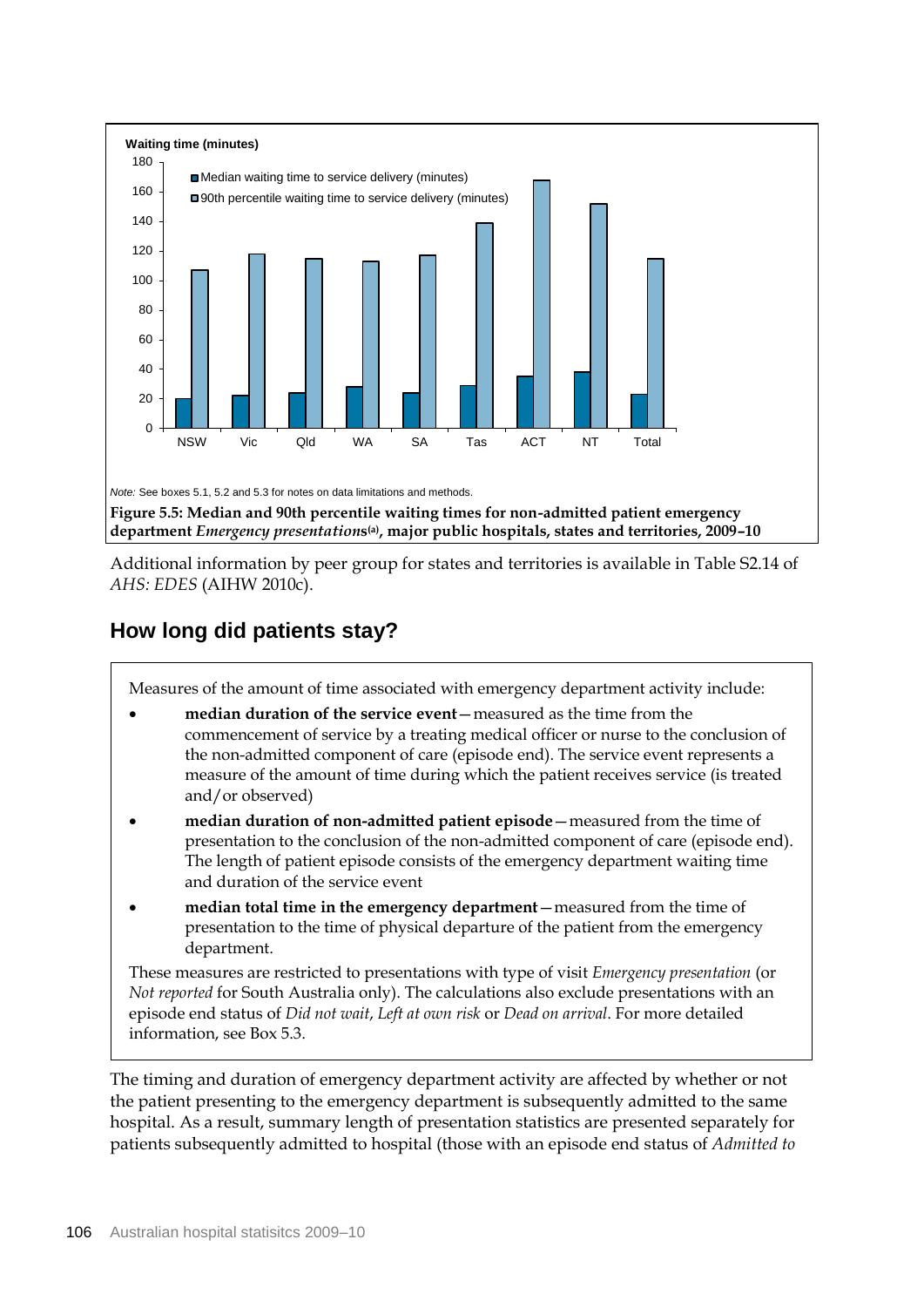*this hospital*, Figure 5.6) and for patients not subsequently admitted to hospital (including those referred to another hospital, Figure 5.7).

Generally, the durations of service event and non-admitted patient episode were greater for patients *Admitted to this hospital* than for other patients. This indicates that those *Admitted to this hospital* generally required more lengthy treatment (in the emergency department) than other patients. *Resuscitation* was the only triage category for which patients *Admitted to this hospital* had shorter durations of service event than those not admitted (figures 5.6 and 5.7).

### **Patients subsequently admitted to the same hospital**

Overall, for patients with an episode end status of *Admitted to this hospital*, the median duration of service event was 4 hours (240 minutes) and the median duration of nonadmitted patient episode was 4 hours and 36 minutes (276 minutes) (Figure 5.6).



(a) Total includes presentations for which the triage category was *Not reported*.

*Note:* See boxes 5.1 5.2 and 5.3 for notes on data limiations and methods. Additional information for states and territories is available in Table S5.7 at the end of this chapter.

#### **Figure 5.6: Duration statistics (in minutes) for** *Emergency presentation***s for patients** *Admitted to this hospital***, by triage category, major public hospitals, 2009–10**

The presentation length statistics varied by triage category. For *Resuscitation* patients, the median duration of non-admitted patient episode was generally the same as the median duration of the service event, which reflects the short waiting times for these patients. *Non-urgent* patients who were *Admitted to this hospital* had the shortest median duration of the service event.

### **Patients not subsequently admitted to the same hospital**

Figure 5.7 presents summary length of presentation statistics for patients who did not have an episode end status of *Admitted to this hospital*. Overall, the median duration of the service event was 1 hour and 24 minutes (84 minutes) and the median duration of the non-admitted patient episode was 2 hours and 18 minutes (138 minutes).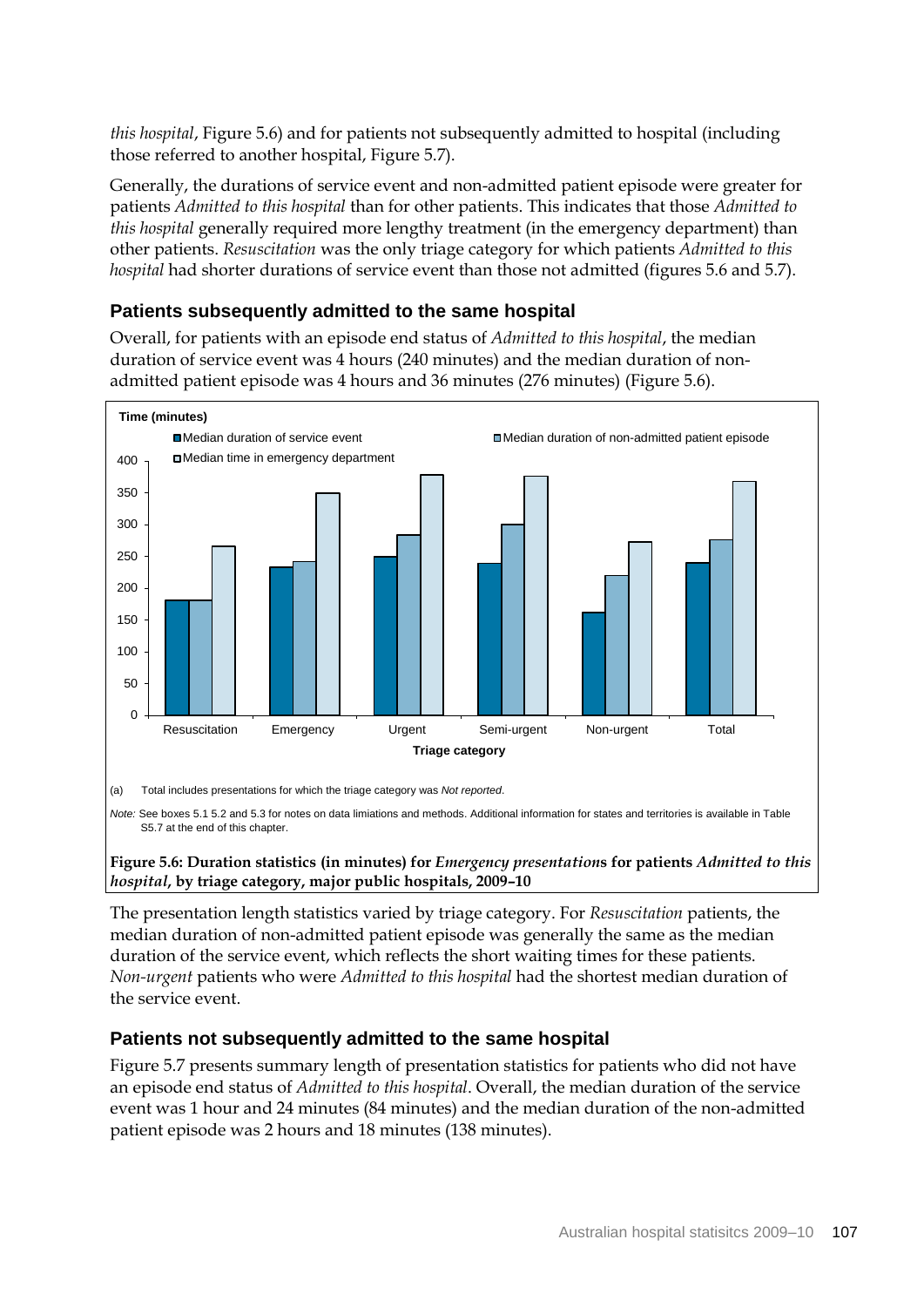The presentation length statistics varied by triage category, decreasing with the urgency of the triage category. For example, the median duration of service event for *Resuscitation* patients was 3 hours and 26 minutes and for *Non-urgent* patients it was 36 minutes. As for patients who were *Admitted to this hospital*, the median duration of non-admitted patient episode for *Resuscitation* patients was generally the same as the median duration of the service event.



*Note:* See boxes 5.1, 5.2 and 5.3 for notes on data limitations and methods. Additional information for states and territories is available in Table S5.8 at the end of this chapter.

**Figure 5.7: Duration statistics (in minutes) for** *Emergency presentation***s for patients not admitted to this hospital, by triage category, major public hospitals, 2009–10**

# **How was the care completed?**

**Episode end status** describes the status of the patient at the conclusion of the non-admitted patient episode in the emergency department. The episode end status can be reported as:

- *Admitted to this hospital* (including to units or beds within the emergency department)
- Non-admitted patient emergency department service episode completed *Departed without being admitted or referred to another hospital*
- Non-admitted patient emergency department service episode completed *Referred to another hospital for admission*
- *Did not wait* to be attended by a health-care professional
- *Left at own risk* after being attended by a health-care professional but before the nonadmitted patient emergency department service episode was complete
- *Died in emergency department* as a non-admitted patient
- *Dead on arrival,* not treated in emergency department

Information about episode end status is published in Table S5.8 at the end of this chapter and in Table 2.11 of *AHS: EDES* (AIHW 2010c).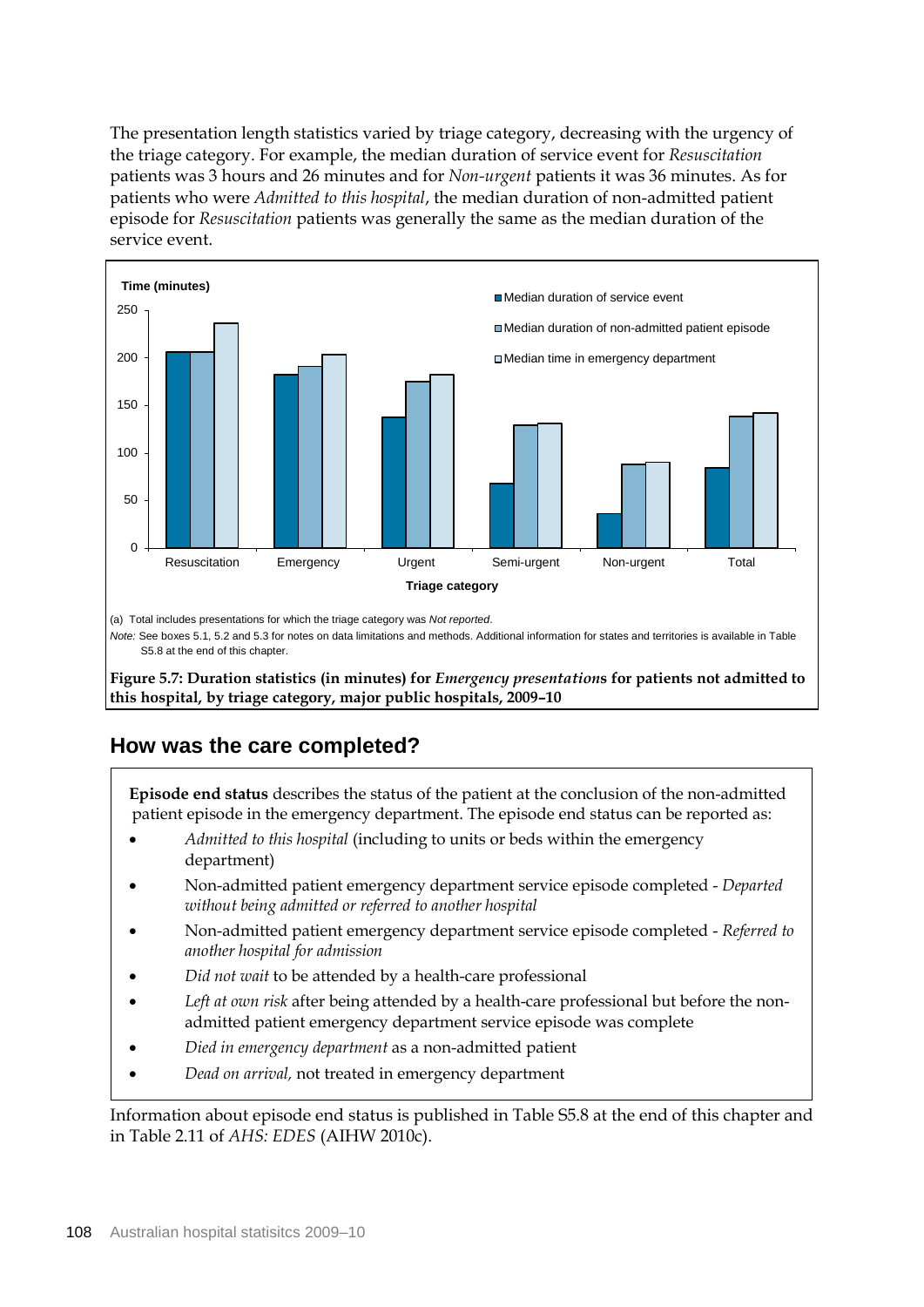For 2009–10, the majority of presentations reported an episode end status of *Departed without being admitted or referred to another hospital*. However, the proportion varied markedly by triage category, increasing as the triage category became less urgent. Approximately 27% of presentations had an episode end status of *Admitted to this hospital*.

Overall, 5.3% of emergency department presentations had an episode end status of *Did not wait*. The proportion of presentations with an episode end status of *Did not wait* also varied by triage category, and was highest for *Non-urgent* and *Semi-urgent* patients.

Tasmania had the highest proportion of presentations with an episode end status of *Departed without being admitted or referred to another hospital.* Western Australia had the lowest overall proportion of presentations where the patient *Did not wait*.

The comparability of the data may be influenced by the comparability of the triage categories among the states and territories. Although the triage category is not a measure of the need for admission to hospital, the proportion of presentations in each category that had an episode end status of *Admitted to this hospital* can be used as an indication of the comparability of the triage categorisation. Information on *Emergency presentation*s with an episode end status of *Admitted to this hospital*, by triage category, is published in Table S5.8, and in Table 2.13 of *AHS: EDES* (AIHW 2010c).

Nationally, 27% of all *Emergency presentation*s had an episode end status of *Admitted to this hospital*. Victoria had a higher proportion of presentations *Admitted to this hospital* than the national figures in all triage categories except *Non-urgent*. Western Australia had the lowest proportion of *Resuscitation* patients with an episode end status of *Admitted to this hospital*.

# **Additional information**

Further detailed information on non-admitted patient emergency department care by state or territory of hospitalisation and public hospital peer groups, including patient characteristics, and triage categories is available in the following supplementary tables and in the tables that accompany this report online at <www.aihw.gov.au/hospitals/>.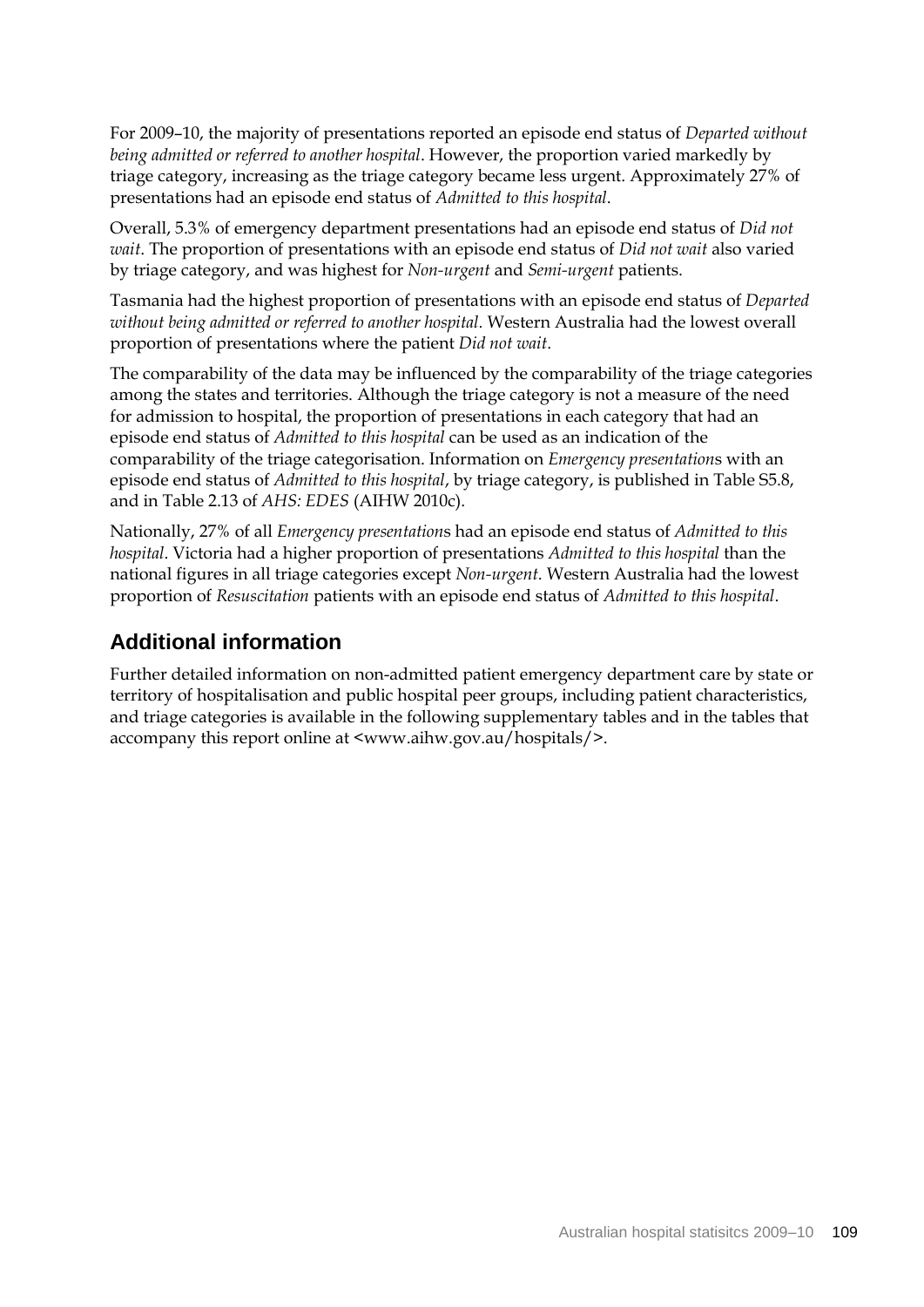# **Supplementary tables**

### **Box 5.5: Methods—Chapter 5 Supplementary tables**

#### **Tables S5.1**

(a) The number of presentations reported to the National Non-admitted Patient Emergency Department Care Database (NNAPEDCD) divided by the number of accident and emergency occasions of service reported to the National Public Hospital Establishments Database (NPHED) as a percentage.

#### **Tables S5.2**

- (a ) Includes records for which the type of visit was reported as *Emergency presentation* or was *Not reported* (South Australia only).
- (b) The number of presentations reported to the National Non-admitted Patient Emergency Department Care Database (NNAPEDCD) divided by the number of accident and emergency occasions of service reported to the National Public Hospital Establishments Database (NPHED) as a percentage.
- (c) Includes records for which the triage category was *Not reported*.
- (d) The proportion of presentations for which the waiting time to service delivery was within the time specified in the definition of the triage category.
- (e) This proportion is based on presentations for which the episode end status was reported as *Admitted to this hospital*.

#### **Tables S5.6 and S5.7**

- (a) Includes records for which the type of visit was reported as *Emergency presentation* or was *Not reported* (South Australia only).
- (b) The duration of non-admitted patient episode is the length of time between the time of presentation to the emergency department and the end of the non-admitted patient episode.
- (c) The duration of the service event is the length of time between when a health-care professional first takes responsibility for the patient's care and the end of the nonadmitted patient episode.
- (d) The time in emergency department is the length of time between presentation and physical departure from the emergency department.
- (e) There is variation in the time recorded as the time of departure from the emergency department for patients admitted subsequent to a non-admitted emergency department presentation.
- (f) Includes presentations for which the triage category was *Not reported*.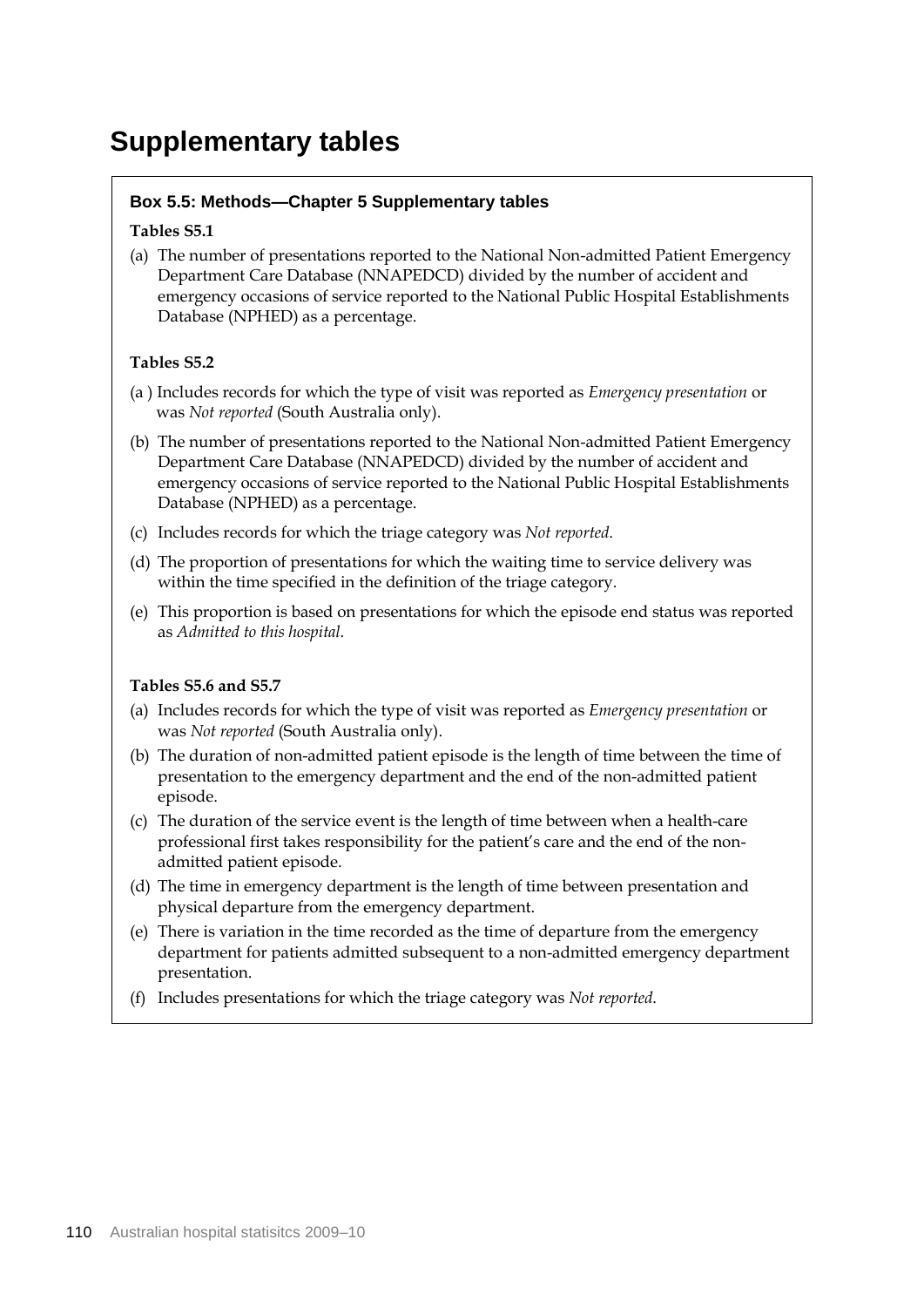|                                                                                  | <b>NSW</b> | <b>Vic</b>     | Qld       | <b>WA</b>      | <b>SA</b> | Tas            | <b>ACT</b>      | <b>NT</b>      | <b>Total</b> |
|----------------------------------------------------------------------------------|------------|----------------|-----------|----------------|-----------|----------------|-----------------|----------------|--------------|
| Principal referral and Specialist women's and children's hospitals               |            |                |           |                |           |                |                 |                |              |
| Hospitals reporting emergency department episode-level data                      | 29         | 20             | 18        | $\overline{7}$ | 5         | $\overline{2}$ |                 | $\overline{2}$ | 84           |
| Presentations reported with episode-level data                                   | 1,271,306  | 975,704        | 887,183   | 336,554        | 285,442   | 89,902         | 57,487          | 97,394         | 4,000,972    |
| Estimated proportion of presentations with episode-level data $(\%)^{(a)}$       | 100        | 100            | 100       | 100            | 100       | 100            | 100             | 100            | 100          |
| Large hospitals                                                                  |            |                |           |                |           |                |                 |                |              |
| Hospitals reporting emergency department episode-level data                      | 16         | 13             | 4         | 4              | 2         |                |                 | $\mathbf 0$    | -41          |
| Presentations reported with episode-level data                                   | 423,408    | 357,038        | 150,491   | 135,339        | 41,035    | 25,958         | 49,327          | $\sim$ $\sim$  | 1,182,596    |
| Estimated proportion of presentations with episode-level data (%) <sup>(a)</sup> | 100        | 100            | 100       | 100            | 100       | 100            | 100             | $\sim$ $\sim$  | 100          |
| Coverage of episode-level data for hospitals in peer groups A and B              | 100        | 100            | 100       | 100            | 100       | 100            | 100             | 100            | 100          |
| Other hospitals                                                                  |            |                |           |                |           |                |                 |                |              |
| Hospitals reporting emergency department episode-level data                      | 39         | $\overline{7}$ | 4         | 5              |           |                | 0               | 3              | 60           |
| Presentations reported with episode-level data                                   | 341,069    | 100,003        | 96,418    | 128,720        | 47,223    | 25.770         | $\sim$ $\sim$   | 35,189         | 774,392      |
| Estimated proportion of presentations with episode-level data (%) <sup>(a)</sup> | 46         | 39             | 18        | 37             | 21        | 59             | $\cdot$ $\cdot$ | 100            | 35           |
| <b>Total</b>                                                                     |            |                |           |                |           |                |                 |                |              |
| Hospitals reporting emergency department episode-level data                      | 84         | 39             | 26        | 16             | 8         | 4              | $\overline{2}$  | 5              | 184          |
| Presentations reported with episode-level data                                   | 2,035,783  | 1,432,745      | 1,134,092 | 600,613        | 373,700   | 141,630        | 106,814         | 132,583        | 5,957,960    |
| Estimated proportion of presentations with episode-level data (%) <sup>(a)</sup> | 83         | 90             | 72        | 73             | 68        | 89             | 100             | 100            | 81           |

#### **Table S5.1: Non-admitted patient emergency department presentations, by public hospital peer group, states and territories, 2009–10**

(a) The number of presentations reported to the NNAPEDCD divided by the number of accident and emergency occasions of service reported to the NPHED as a percentage.

*Note:* See boxes 5.1, 5.2 and 5.3 for notes on data limitations and methods.

*Abbreviation:* . .—not applicable.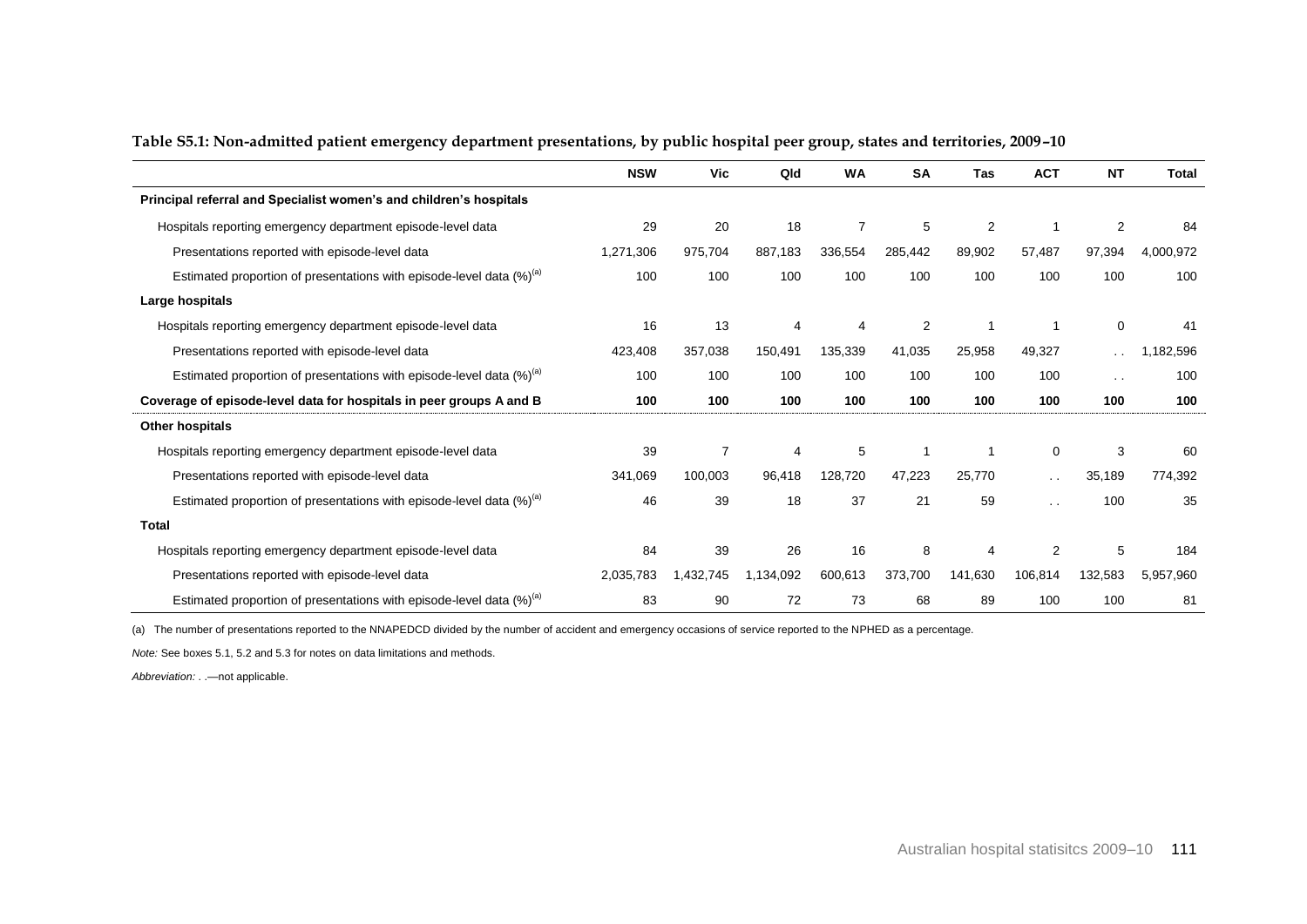**Table S5.2: Non-admitted patient emergency department** *Emergency presentation***(a) statistics, by triage category and public hospital peer group, Australia, 2005–06 to 2009–10**

| Triage category and peer group                                                          | 2005-06   | 2006-07   | 2007-08   | 2008-09     | 2009-10     |
|-----------------------------------------------------------------------------------------|-----------|-----------|-----------|-------------|-------------|
| Coverage of episode-level data for hospitals in peer groups A and B                     |           |           |           |             |             |
| Hospitals reporting emergency department episode-level data                             | 118       | 119       | 124       | 122         | 125         |
| Presentations reported with waiting times data                                          | 4,312,108 | 4,607,684 | 4,895,446 | 4,916,995   | 5,183,568   |
| Estimated proportion of occasions with waiting times data (%) <sup>(b)</sup>            | 100       | 100       | 100       | 100         | 100         |
| Principal referral and specialist women's and children's hospitals                      |           |           |           |             |             |
| Hospitals reporting emergency department episode-level data                             | 77        | 81        | 81        | 83          | 84          |
| Presentations reported with waiting times data                                          | 3,202,097 | 3,526,341 | 3,648,559 | 3,801,547   | 4,000,972   |
| Estimated proportion of occasions of service with waiting times data (%) <sup>(b)</sup> | 100       | 100       | 100       | 100         | 100         |
| Proportion by triage category (%)                                                       |           |           |           |             |             |
| Resuscitation                                                                           | $<$ 1     | $<$ 1     | $<$ 1     | $<$ 1       | $<$ 1       |
| Emergency                                                                               | 9         | 10        | 10        | 10          | 11          |
| Urgent                                                                                  | 35        | 35        | 35        | 35          | 35          |
| Semi-urgent                                                                             | 45        | 45        | 44        | 44          | 43          |
| Non-urgent                                                                              | 10        | 10        | 10        | 10          | 10          |
| Total(c)                                                                                | 100       | 100       | 100       | 100         | 100         |
| Proportion seen on time $(\%)^{(d)}$                                                    |           |           |           |             |             |
| Resuscitation                                                                           | 100       | 99        | 100       | 100         | 100         |
| Emergency                                                                               | 75        | 76        | 74        | 75          | 77          |
| Urgent                                                                                  | 60        | 63        | 60        | 61          | 62          |
| Semi-urgent                                                                             | 61        | 63        | 62        | 63          | 64          |
| Non-urgent                                                                              | 86        | 86        | 85        | 86          | 86          |
| Total <sup>(c)</sup>                                                                    | 65        | 66        | 65        | 66          | 67          |
| Median waiting time to service delivery (minutes)                                       |           |           |           |             |             |
| Resuscitation                                                                           | 0         | 0         | 0         | $\mathbf 0$ | $\mathbf 0$ |
| Emergency                                                                               | 6         | 5         | 6         | 6           | 5           |
| Urgent                                                                                  | 23        | 22        | 24        | 23          | 22          |
| Semi-urgent                                                                             | 43        | 41        | 42        | 41          | 39          |
| Non-urgent                                                                              | 33        | 33        | 34        | 34          | 33          |
| Total <sup>(c)</sup>                                                                    | 27        | 25        | 26        | 25          | 24          |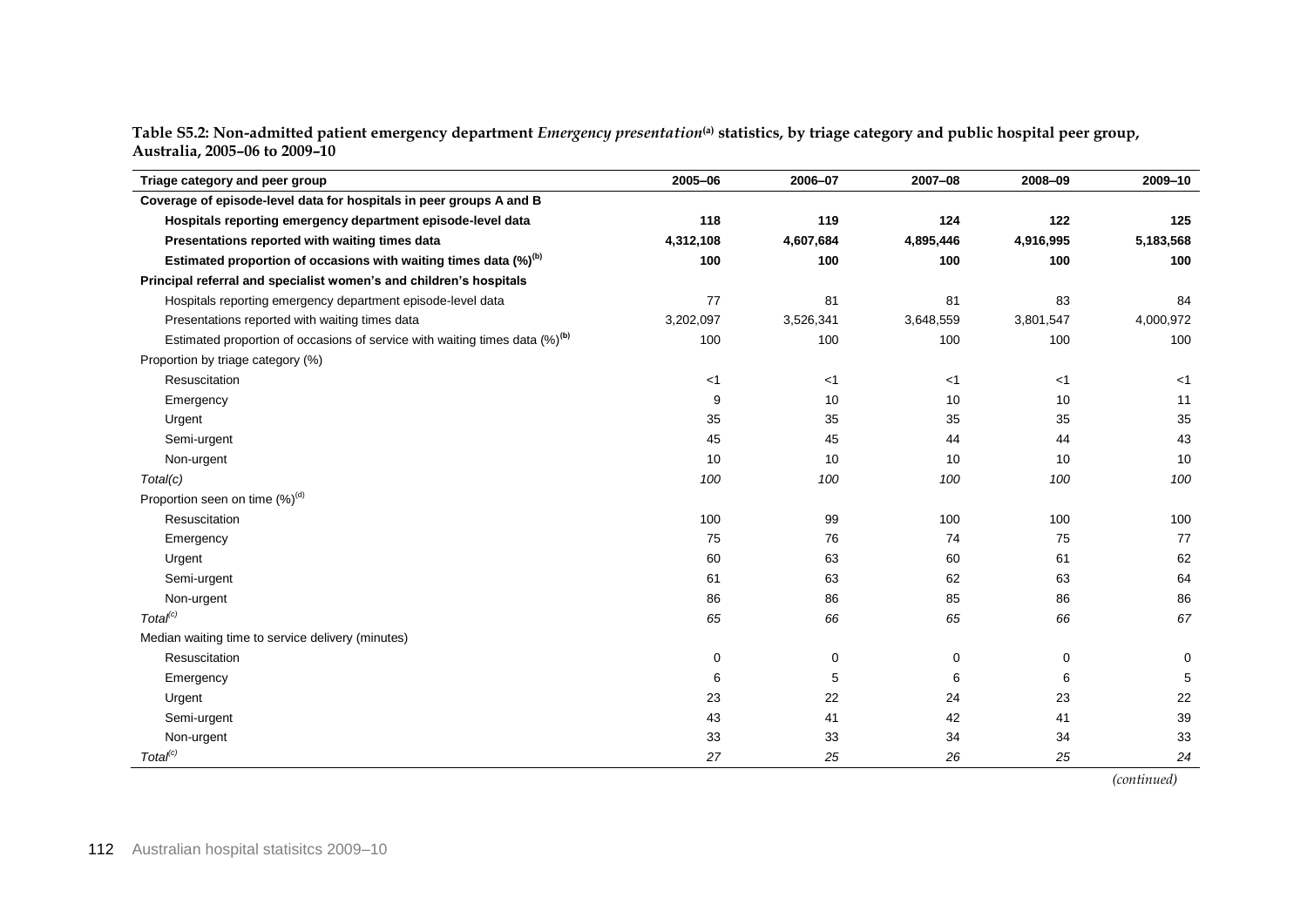| Triage category and peer group                                                                                                                                                                     | 2005-06                | 2006-07                | 2007-08                | 2008-09                | 2009-10                  |
|----------------------------------------------------------------------------------------------------------------------------------------------------------------------------------------------------|------------------------|------------------------|------------------------|------------------------|--------------------------|
| Principal referral and specialist women's and children's hospitals (continued)<br>90th percentile waiting time to service delivery (minutes)                                                       |                        |                        |                        |                        |                          |
| Resuscitation                                                                                                                                                                                      | $\mathbf 0$            | 0                      | $\mathbf 0$            | 0                      | 0                        |
| Emergency                                                                                                                                                                                          | 24                     | 22                     | 24                     | 23                     | 21                       |
| Urgent                                                                                                                                                                                             | 101                    | 96                     | 107                    | 103                    | 98                       |
| Semi-urgent                                                                                                                                                                                        | 163                    | 158                    | 161                    | 157                    | 151                      |
| Non-urgent<br>Total <sup>(c)</sup><br>Proportion ending in admission $(\%)^{(e)(f)}$                                                                                                               | 144<br>132             | 142<br>127             | 146<br>132             | 145<br>128             | 144<br>122               |
| Resuscitation                                                                                                                                                                                      | 83                     | 82                     | 81                     | 82                     | 81                       |
| Emergency                                                                                                                                                                                          | 67                     | 64                     | 64                     | 64                     | 64                       |
| Urgent                                                                                                                                                                                             | 46                     | 44                     | 44                     | 43                     | 43                       |
| Semi-urgent                                                                                                                                                                                        | 19                     | 19                     | 18                     | 18                     | 18                       |
| Non-urgent<br>Total <sup>(c)</sup>                                                                                                                                                                 | 6<br>32                | 6<br>31                | 6<br>31                | 6<br>31                | 6<br>31                  |
| Large hospitals                                                                                                                                                                                    |                        |                        |                        |                        |                          |
| Hospitals reporting emergency department episode-level data<br>Presentations reported with waiting times data<br>Estimated proportion of occasions of service with waiting times data $(\%)^{(b)}$ | 41<br>1,110,011<br>100 | 38<br>1,081,343<br>100 | 43<br>1,246,887<br>100 | 39<br>1,115,448<br>100 | 41<br>1,182,596<br>100   |
| Proportion by triage category (%)                                                                                                                                                                  |                        |                        |                        |                        |                          |
| Resuscitation                                                                                                                                                                                      | $<$ 1                  | $<$ 1                  | $<$ 1                  | $<$ 1                  | $<$ 1                    |
| Emergency<br>Urgent                                                                                                                                                                                | 6<br>27                | 6<br>27                | 6<br>27                | 6<br>28                | $\overline{7}$<br>$28\,$ |
| Semi-urgent                                                                                                                                                                                        | 48                     | 48                     | 49                     | 48                     | 48                       |
| Non-urgent                                                                                                                                                                                         | 18                     | 19                     | 19                     | 18                     | 16                       |
| Total(c)<br>Proportion seen on time $(\%)^{(d)}$                                                                                                                                                   | 100                    | 100                    | 100                    | 100                    | 100                      |
| Resuscitation                                                                                                                                                                                      | 99                     | 99                     | 99                     | 99                     | 99                       |
| Emergency                                                                                                                                                                                          | 80                     | 82                     | 81                     | 82                     | 80                       |
| Urgent                                                                                                                                                                                             | 70                     | 70                     | 70                     | 72                     | 72                       |
| Semi-urgent                                                                                                                                                                                        | 69                     | 69                     | 69                     | 71                     | 71                       |
| Non-urgent<br>Total                                                                                                                                                                                | 87<br>73               | 87<br>73               | 86<br>73               | 86<br>74               | 85<br>74                 |

**Table S5.2: (continued) Non-admitted patient emergency department** *Emergency presentation***(a) statistics, by triage category and public hospital peer group, Australia, 2005–06 to 2009–10**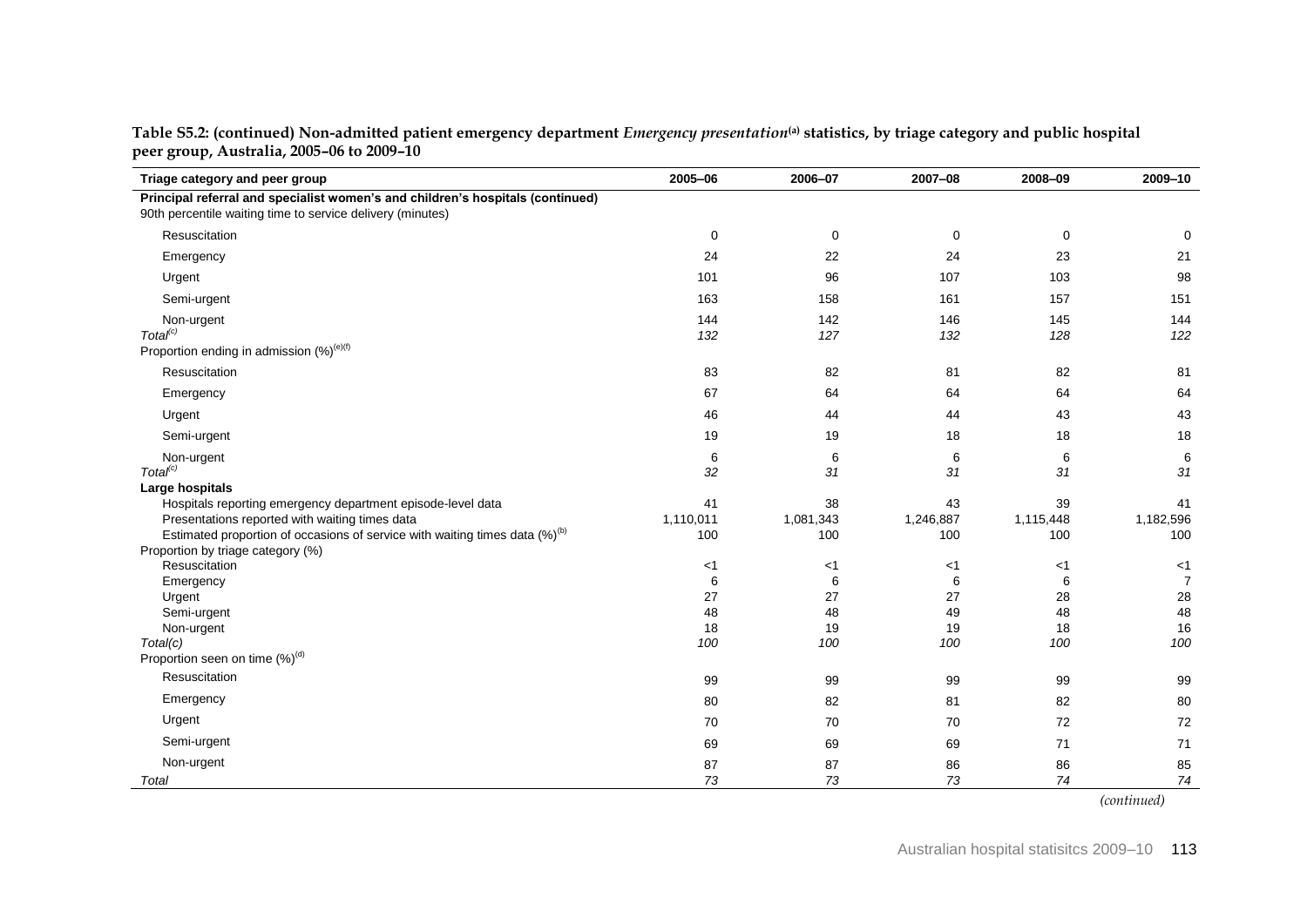| Triage category and peer group                                                             | 2005-06   | 2006-07   | 2007-08   | 2008-09   | 2009-10      |
|--------------------------------------------------------------------------------------------|-----------|-----------|-----------|-----------|--------------|
| Large hospitals (continued)                                                                |           |           |           |           |              |
| 90th percentile waiting time to service delivery (minutes)                                 |           |           |           |           |              |
| Resuscitation                                                                              | 0         | 0         | 0         | 0         | 0            |
| Emergency                                                                                  | 19        | 18        | 18        | 17        | 18           |
| Urgent                                                                                     | 72        | 74        | 73        | 71        | 71           |
| Semi-urgent                                                                                | 134       | 132       | 133       | 126       | 124          |
| Non-urgent                                                                                 | 140       | 142       | 146       | 145       | 148          |
| Total                                                                                      | 115       | 116       | 117       | 111       | 110          |
| Proportion ending in admission (%) <sup>(b)(f)</sup>                                       |           |           |           |           |              |
| Resuscitation                                                                              | 67        | 66        | 64        | 65        | 63           |
| Emergency                                                                                  | 57        | 57        | 55        | 54        | 52           |
| Urgent                                                                                     | 38        | 37        | 35        | 36        | $35\,$       |
| Semi-urgent                                                                                | 14        | 13        | 13        | 14        | 13           |
| Non-urgent                                                                                 | 3         | 3         | 3         | 3         | $\mathbf{3}$ |
| Total                                                                                      | 22        | 21        | 20        | 21        | 21           |
| All hospitals <sup>(g)</sup>                                                               |           |           |           |           |              |
| Hospitals reporting emergency department episode-level data                                | 153       | 164       | 165       | 184       | 184          |
| Presentations reported with waiting times data                                             | 4,914,896 | 5,287,451 | 5,537,196 | 5,742,140 | 5,957,960    |
| Estimated proportion of occasions of service with waiting times data (%) <sup>(c)(d)</sup> | 78        | 78        | 78        | 80        | 81           |
| Proportion by triage category (%)                                                          |           |           |           |           |              |
| Resuscitation                                                                              | $<$ 1     | $<$ 1     | $<$ 1     | $<$ 1     | $<$ 1        |
| Emergency                                                                                  | 8         | 8         | 8         | 9         | 9            |
| Urgent                                                                                     | 31        | 31        | 31        | 32        | $32\,$       |
| Semi-urgent                                                                                | 46        | 46        | 46        | 45        | 45           |
| Non-urgent                                                                                 | 14        | 13        | 13        | 13        | 13           |
| <b>Total</b>                                                                               | 100       | 100       | 100       | 100       | 100          |
| Proportion seen on time (%) <sup>(e)</sup>                                                 |           |           |           |           |              |
| Resuscitation                                                                              | 99        | 99        | 100       | 100       | 100          |
| Emergency                                                                                  | 77        | 78        | 76        | 77        | 78           |
| Urgent                                                                                     | 64        | 65        | 63        | 64        | 65           |
| Semi-urgent                                                                                | 65        | 66        | 66        | 67        | 68           |
| Non-urgent                                                                                 | 87        | 88        | 87        | 88        | 88           |
| Total                                                                                      | 69        | 70        | 69        | 70        | 70           |

| Table S5.2: (continued) Non-admitted patient emergency department <i>Emergency presentation</i> <sup>(a)</sup> statistics, by triage category and public hospital peer |  |  |
|------------------------------------------------------------------------------------------------------------------------------------------------------------------------|--|--|
| group, Australia, 2005-06 to 2009-10                                                                                                                                   |  |  |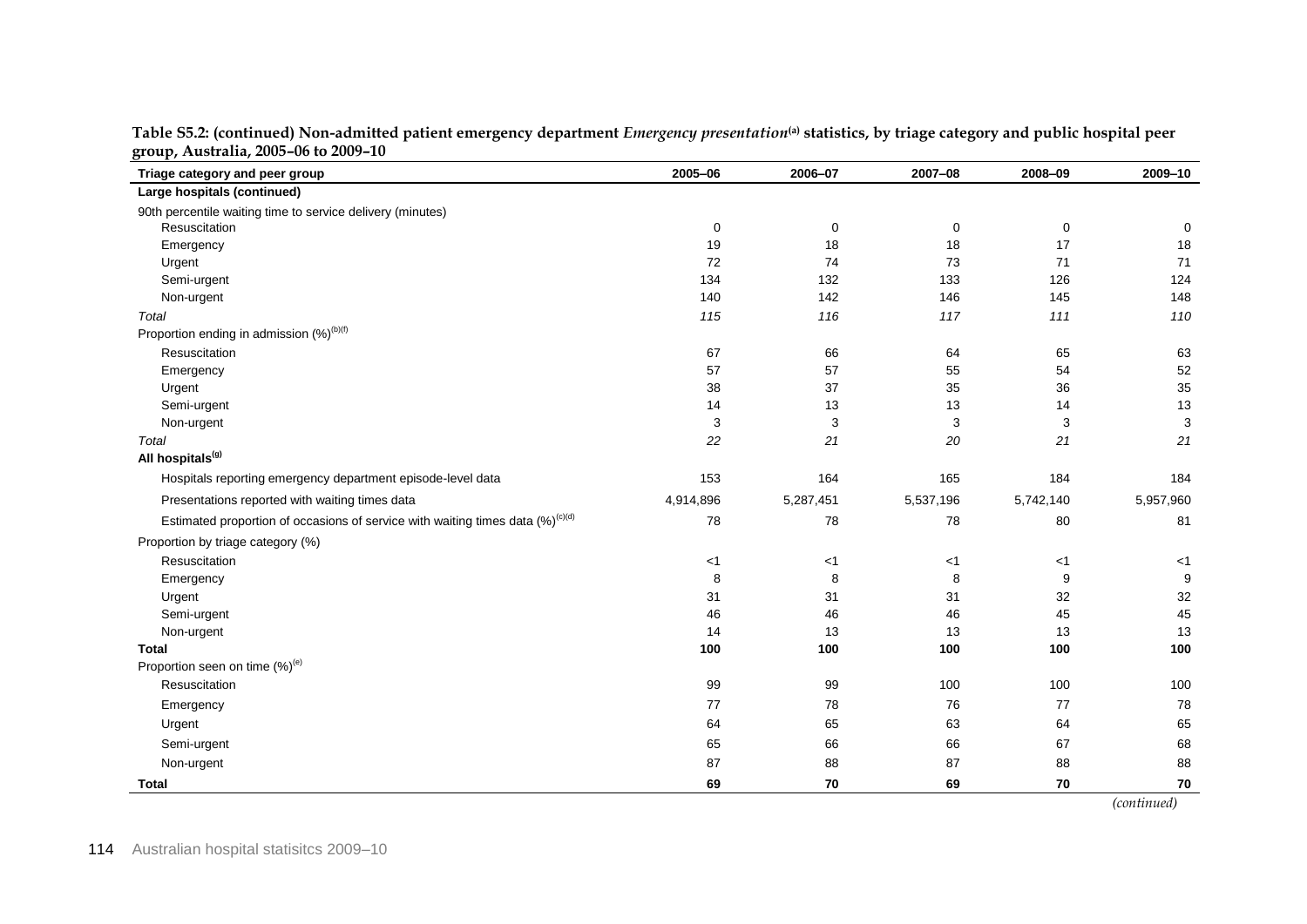| Triage category and peer group                             | 2005-06     | 2006-07     | 2007-08     | 2008-09 | 2009-10     |
|------------------------------------------------------------|-------------|-------------|-------------|---------|-------------|
| All hospitals (continued)                                  |             |             |             |         |             |
| Median waiting time to service delivery (minutes)          |             |             |             |         |             |
| Resuscitation                                              | $\mathbf 0$ | 0           | $\mathbf 0$ | 0       | 0           |
| Emergency                                                  | 5           | 5           | 6           | 5       | 5           |
| Urgent                                                     | 21          | 20          | 21          | 21      | 20          |
| Semi-urgent                                                | 37          | 36          | 36          | 35      | 35          |
| Non-urgent                                                 | 29          | 28          | 28          | 28      | 28          |
| Total <sup>(c)</sup>                                       | 24          | 24          | 24          | 23      | 23          |
| 90th percentile waiting time to service delivery (minutes) |             |             |             |         |             |
| Resuscitation                                              | 0           | $\mathbf 0$ | $\mathbf 0$ | 0       | $\mathbf 0$ |
| Emergency                                                  | 23          | 21          | 23          | 22      | 20          |
| Urgent                                                     | 93          | 90          | 97          | 93      | 90          |
| Semi-urgent                                                | 149         | 146         | 148         | 143     | 139         |
| Non-urgent                                                 | 136         | 133         | 137         | 134     | 134         |
| Total <sup>(c)</sup>                                       | 123         | 120         | 124         | 119     | 115         |
| Proportion ending in admission (%) <sup>(e)(f)</sup>       |             |             |             |         |             |
| Resuscitation                                              | 80          | 79          | 78          | 79      | 78          |
| Emergency                                                  | 64          | 62          | 61          | 61      | 61          |
| Urgent                                                     | 43          | 42          | 41          | 40      | 40          |
| Semi-urgent                                                | 17          | 16          | 16          | 16      | 16          |
| Non-urgent                                                 | 5           | 5           | 4           | 5       | 5           |
| Total <sup>(c)</sup>                                       | 28          | 27          | 27          | 27      | 27          |

**Table S5.2: (continued) Non-admitted patient emergency department** *Emergency presentation***(a) statistics, by triage category and public hospital peer group, Australia, 2005–06 to 2009–10**

*Note:* See boxes 5.1, 5.2 and 5.3 for notes on data limitations and methods. See Box 5.5 for footnotes specific to this table.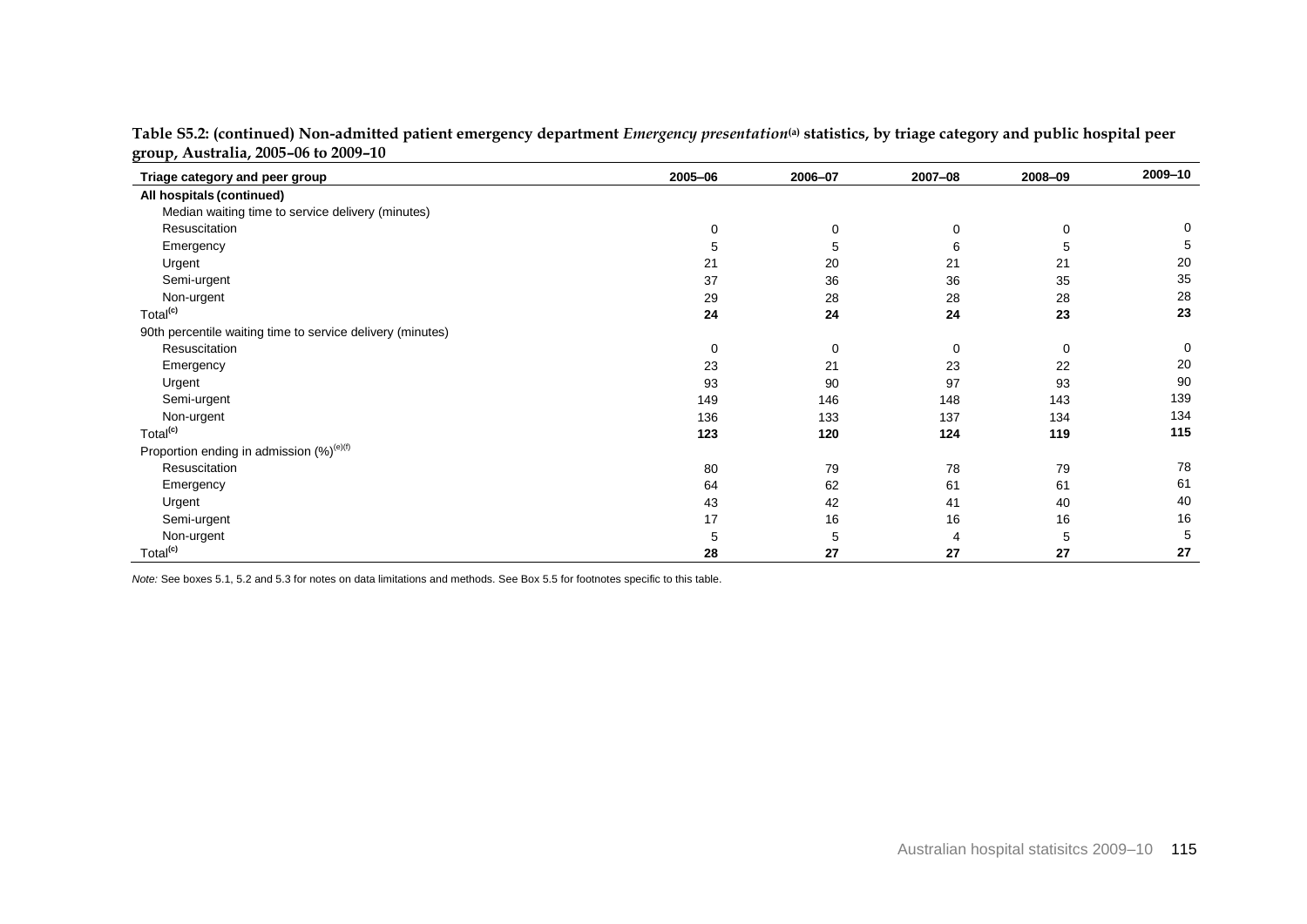| Sex                     | Age group            | <b>NSW</b> | <b>Vic</b> | Qld       | WA      | <b>SA</b> | Tas     | <b>ACT</b> | <b>NT</b> | <b>Total</b> |
|-------------------------|----------------------|------------|------------|-----------|---------|-----------|---------|------------|-----------|--------------|
| <b>Males</b>            |                      |            |            |           |         |           |         |            |           |              |
|                         | $0 - 4$              | 141,667    | 92,704     | 79,079    | 45,657  | 24,735    | 7,505   | 6,672      | 8,342     | 406,361      |
|                         | $5 - 14$             | 118,997    | 78,720     | 68,233    | 37,566  | 19,834    | 7,529   | 5,619      | 6,424     | 342,922      |
|                         | $15 - 24$            | 151,782    | 103,370    | 96,109    | 48,473  | 26,206    | 12,362  | 9,373      | 10,359    | 458,034      |
|                         | $25 - 34$            | 129,856    | 90,703     | 82,008    | 40,273  | 22,396    | 9,553   | 7,906      | 11,491    | 394,186      |
|                         | $35 - 44$            | 120,184    | 84,580     | 71,215    | 35,542  | 20,736    | 8,676   | 6,161      | 11,616    | 358,710      |
|                         | $45 - 54$            | 107,366    | 74,279     | 59,147    | 29,894  | 18,361    | 7,993   | 5,463      | 9,440     | 311,943      |
|                         | $55 - 64$            | 95,454     | 66,063     | 49,013    | 25,149  | 16,346    | 7,130   | 4,830      | 6,481     | 270,466      |
|                         | $65 - 74$            | 82,408     | 56,575     | 40,102    | 20,263  | 13,654    | 6,033   | 3,548      | 3,681     | 226,264      |
|                         | $75 - 84$            | 76,329     | 52,893     | 32,143    | 17,931  | 14,683    | 4,883   | 2,891      | 1,497     | 203,250      |
|                         | 85 and over          | 34,428     | 21,911     | 12,388    | 7,775   | 7,397     | 1,781   | 1,378      | 259       | 87,317       |
|                         | Total <sup>(a)</sup> | 1,058,617  | 721,799    | 589,437   | 308,523 | 184,348   | 73,461  | 53,842     | 69,599    | 3,059,626    |
| <b>Females</b>          |                      |            |            |           |         |           |         |            |           |              |
|                         | $0 - 4$              | 109,575    | 71,154     | 62,435    | 36,466  | 19,077    | 6,000   | 5,032      | 6,517     | 316,256      |
|                         | $5 - 14$             | 89,064     | 60,641     | 52,517    | 29,408  | 16,099    | 6,158   | 4,514      | 5,264     | 263,665      |
|                         | $15 - 24$            | 145,484    | 106,065    | 97,933    | 48,540  | 29,448    | 12,297  | 9,590      | 10,768    | 460,125      |
|                         | $25 - 34$            | 129,331    | 112,887    | 81,164    | 42,924  | 30,316    | 8,907   | 8,644      | 11,809    | 425,982      |
|                         | $35 - 44$            | 109,003    | 87,393     | 66,739    | 34,577  | 22,544    | 8,014   | 6,384      | 11,348    | 346,002      |
|                         | $45 - 54$            | 96,465     | 68,724     | 55,571    | 28,421  | 17,332    | 7,450   | 5,305      | 8,288     | 287,556      |
|                         | $55 - 64$            | 83,814     | 59,167     | 42,713    | 22,044  | 14,300    | 6,272   | 4,583      | 5,157     | 238,050      |
|                         | $65 - 74$            | 72,451     | 50,483     | 33,726    | 17,654  | 12,383    | 5,172   | 3,293      | 2,358     | 197,520      |
|                         | $75 - 84$            | 83,113     | 56,481     | 31,449    | 18,715  | 16,047    | 4,858   | 3,302      | 1,064     | 215,029      |
|                         | 85 and over          | 58,555     | 37,949     | 20,342    | 13,311  | 11,802    | 3,026   | 2,323      | 409       | 147,717      |
|                         | Total <sup>(a)</sup> | 976,917    | 710,945    | 544,589   | 292,060 | 189,348   | 68,160  | 52,971     | 62,984    | 2,897,974    |
| Persons <sup>(b)</sup>  |                      |            |            |           |         |           |         |            |           |              |
|                         | $0 - 4$              | 251,256    | 163,858    | 141,524   | 82,124  | 43,812    | 13,505  | 11,704     | 14,859    | 722,642      |
|                         | $5 - 14$             | 208,072    | 139,361    | 120,756   | 66,977  | 35,934    | 13,688  | 10,133     | 11,688    | 606,609      |
|                         | $15 - 24$            | 297,296    | 209,435    | 194,050   | 97,016  | 55,656    | 24,659  | 18,963     | 21,127    | 918,202      |
|                         | $25 - 34$            | 259,231    | 203,590    | 163,183   | 83,197  | 52,713    | 18,461  | 16,551     | 23,300    | 820,226      |
|                         | $35 - 44$            | 229,223    | 171,973    | 137,970   | 70,128  | 43,280    | 16,691  | 12,545     | 22,964    | 704,774      |
|                         | $45 - 54$            | 203,859    | 143,004    | 114,723   | 58,318  | 35,693    | 15,444  | 10,768     | 17,728    | 599,537      |
|                         | $55 - 64$            | 179,292    | 125,230    | 91,728    | 47,199  | 30,646    | 13,403  | 9,413      | 11,638    | 508,549      |
|                         | $65 - 74$            | 154,877    | 107,058    | 73,829    | 37,921  | 26,037    | 11,207  | 6,841      | 6,039     | 423,809      |
|                         | $75 - 84$            | 159,455    | 109,374    | 63,593    | 36,647  | 30,730    | 9,741   | 6,193      | 2,561     | 418,294      |
|                         | 85 and over          | 93,003     | 59,860     | 32,736    | 21,086  | 19,199    | 4,807   | 3,701      | 668       | 235,060      |
| Total <sup>(a)(b)</sup> |                      | 2,035,783  | 1,432,745  | 1,134,092 | 600,613 | 373,700   | 141,630 | 106,814    | 132,583   | 5,957,960    |

**Table S5.3: Non-admitted patient emergency department presentations, by age group and sex, major public hospitals, states and territories, 2009–10**

(a) Includes presentations for which the age group of the patient was *Not reported*.

(b) Includes presentations for which the sex of the patient was *Not reported*.

*Note:* See boxes 5.1, 5.2 and 5.3 for notes on data limitations and methods.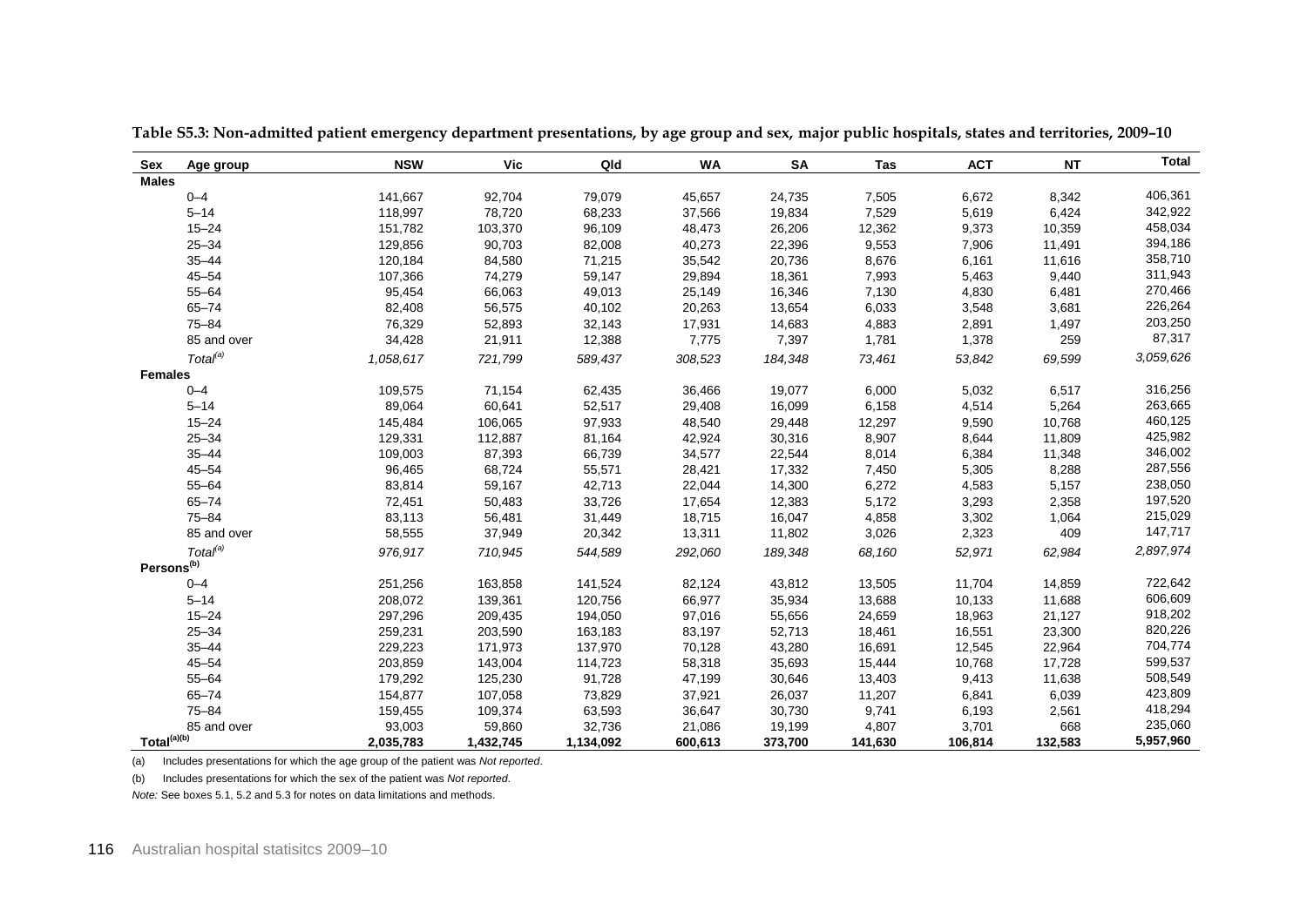| Table S5.4: Non-admitted patient emergency department presentations, by triage category and arrival mode, major public hospitals, states and |  |  |  |
|----------------------------------------------------------------------------------------------------------------------------------------------|--|--|--|
| territories, 2009-10                                                                                                                         |  |  |  |

| Triage category and arrival mode                      | <b>NSW</b> | Vic         | Qld     | <b>WA</b> | <b>SA</b> | Tas    | <b>ACT</b> | <b>NT</b>   | <b>Total</b> |
|-------------------------------------------------------|------------|-------------|---------|-----------|-----------|--------|------------|-------------|--------------|
| <b>Resuscitation</b>                                  |            |             |         |           |           |        |            |             |              |
| Ambulance, air ambulance or helicopter rescue service | 10,240     | 7,752       | 8,011   | 4,249     | 3,717     | 737    | 448        | 589         | 35,743       |
| Police/correctional services vehicle                  | 90         | 134         | 74      | 40        | 9         | 3      | 1          | 9           | 360          |
| Other $(a)$                                           | 1,835      | 1,371       | 1,055   | 676       | 590       | 74     | 68         | 188         | 5,857        |
| Not stated/unknown                                    | 66         | 0           | 0       | 0         | 0         | 4      | 0          | $\Omega$    | 70           |
| Total                                                 | 12,231     | 9,257       | 9,140   | 4,965     | 4,316     | 818    | 517        | 786         | 42,030       |
| <b>Emergency</b>                                      |            |             |         |           |           |        |            |             |              |
| Ambulance, air ambulance or helicopter rescue service | 80,103     | 55,721      | 59,762  | 25,987    | 21,458    | 5,890  | 4,025      | 3,889       | 256,835      |
| Police/correctional services vehicle                  | 2,323      | 1,461       | 1,907   | 733       | 118       | 266    | 343        | 223         | 7,374        |
| Other $(a)$                                           | 84,062     | 63,892      | 51,857  | 39,189    | 21,421    | 4,490  | 5,499      | 5,121       | 275,531      |
| Not stated/unknown                                    | 215        | $\mathbf 0$ | 0       | 29        | 4         | 61     | 4          | 0           | 313          |
| Total                                                 | 166,703    | 121,074     | 113,526 | 65,938    | 43,001    | 10,707 | 9,871      | 9,233       | 540,053      |
| Urgent                                                |            |             |         |           |           |        |            |             |              |
| Ambulance, air ambulance or helicopter rescue service | 209.128    | 148,953     | 163,273 | 47,599    | 48,634    | 17.441 | 10,164     | 9.639       | 654,831      |
| Police/correctional services vehicle                  | 10.808     | 3,753       | 4,273   | 2,509     | 1,056     | 848    | 502        | 879         | 24,628       |
| Other <sup>(a)</sup>                                  | 384,954    | 277,795     | 283,001 | 135,380   | 84,358    | 30,204 | 22,696     | 26,026      | 1,244,414    |
| Not stated/unknown                                    | 365        | 0           | 0       | 126       | 9         | 179    | 10         | $\mathbf 0$ | 689          |
| Total                                                 | 605,255    | 430,501     | 450,547 | 185,614   | 134,057   | 48,672 | 33,372     | 36,544      | 1,924,562    |
| Semi-urgent                                           |            |             |         |           |           |        |            |             |              |
| Ambulance, air ambulance or helicopter rescue service | 173,202    | 96,444      | 73,856  | 27,792    | 23,601    | 9,170  | 6,014      | 7.765       | 417,844      |
| Police/correctional services vehicle                  | 6,549      | 1,460       | 2,162   | 2,075     | 611       | 575    | 309        | 1,789       | 15,530       |
| Other $(a)$                                           | 723,866    | 570,602     | 394,729 | 269,766   | 139,003   | 55,911 | 42,439     | 60,876      | 2,257,192    |
| Not stated/unknown                                    | 186        | -1          | 0       | 312       | 9         | 167    | 4          | 0           | 679          |
| Total                                                 | 903,803    | 668,507     | 470,747 | 299,945   | 163,224   | 65,823 | 48,766     | 70,430      | 2,691,245    |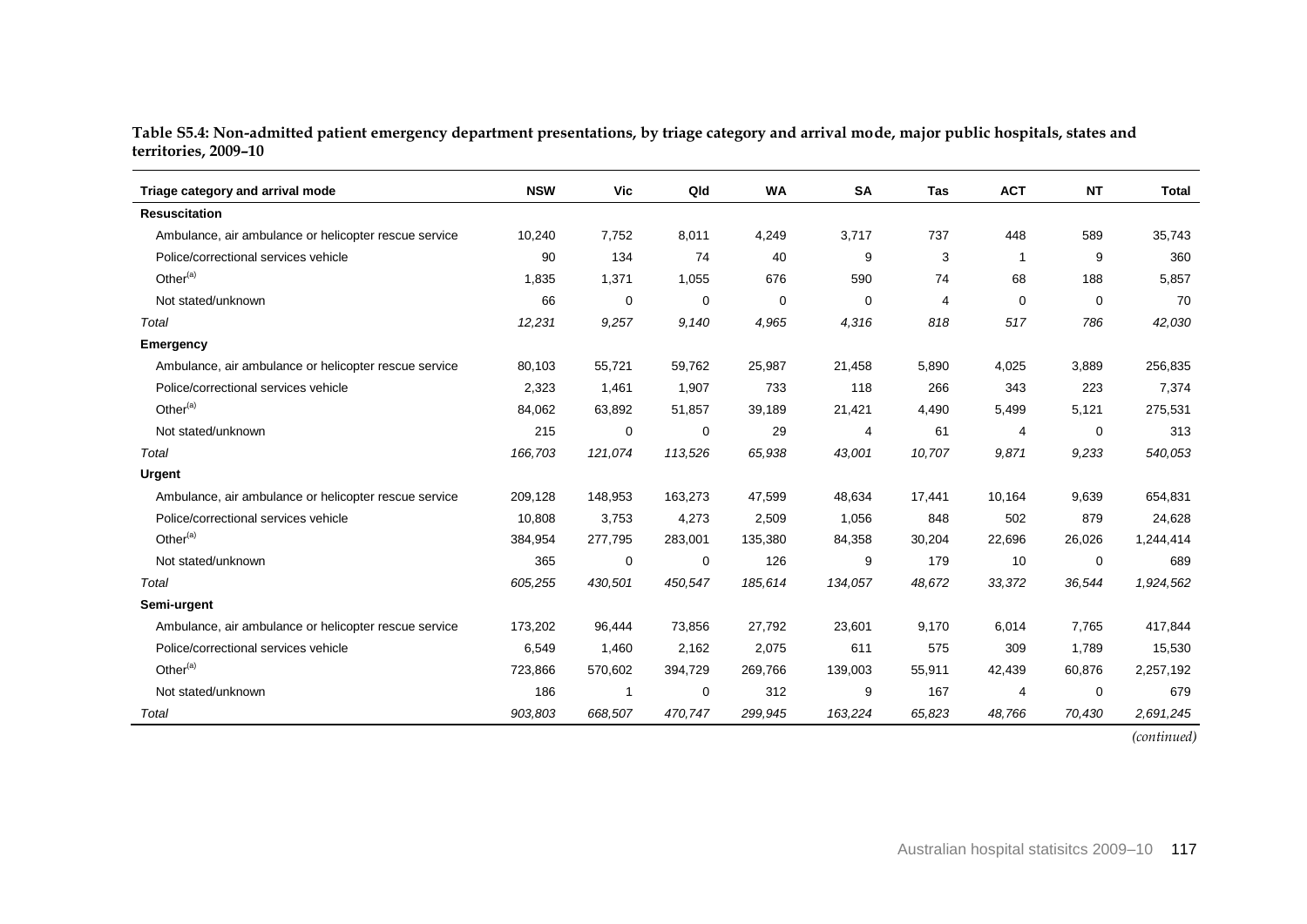**Table S5.4 (continued): Non-admitted patient emergency department presentations, by triage category and arrival mode, major public hospitals, states and territories, 2009–10**

| Triage category and arrival mode                      | <b>NSW</b> | Vic         | Qld       | <b>WA</b> | <b>SA</b> | <b>Tas</b> | <b>ACT</b> | <b>NT</b> | <b>Total</b> |
|-------------------------------------------------------|------------|-------------|-----------|-----------|-----------|------------|------------|-----------|--------------|
| Non-urgent                                            |            |             |           |           |           |            |            |           |              |
| Ambulance, air ambulance or helicopter rescue service | 19,647     | 4,799       | 3,580     | 923       | 1,765     | 383        | 379        | 542       | 32,018       |
| Police/correctional services vehicle                  | 2,493      | 261         | 785       | 357       | 282       | 406        | 62         | 522       | 5,168        |
| Other $(a)$                                           | 322,138    | 195,954     | 85,767    | 42,761    | 27,045    | 14,398     | 13,845     | 14,526    | 716,434      |
| Not stated/unknown                                    | 46         | $\mathbf 0$ | 0         | 90        | 10        | 30         | 2          | 0         | 178          |
| Total                                                 | 344,324    | 201,014     | 90,132    | 44,131    | 29,102    | 15,217     | 14,288     | 15,590    | 753,798      |
| Total <sup>(b)</sup>                                  |            |             |           |           |           |            |            |           |              |
| Ambulance, air ambulance or helicopter rescue service | 492,713    | 313,738     | 308,482   | 106,552   | 99,175    | 34,014     | 21,030     | 22,424    | 1,398,128    |
| Police/correctional services vehicle                  | 22,375     | 7,075       | 9,201     | 5,714     | 2,076     | 2,098      | 1,217      | 3,422     | 53,178       |
| Other $(a)$                                           | 1,519,298  | 1,111,931   | 816,409   | 487,790   | 272,417   | 105,077    | 84,547     | 106,737   | 4,504,206    |
| Not stated/unknown                                    | 1,397      |             | 0         | 557       | 32        | 441        | 20         | 0         | 2,448        |
| Total <sup>(b)</sup>                                  | 2,035,783  | 1,432,745   | 1,134,092 | 600,613   | 373,700   | 141,630    | 106,814    | 132,583   | 5,957,960    |

(a) Includes presentations for which the patient walked in, came by private transport, public transport, community transport or taxi.

(b) Includes presentations for which the triage category was *Not reported*.

*Note:* See boxes 5.1, 5.2 and 5.3 for notes on data limitations and methods.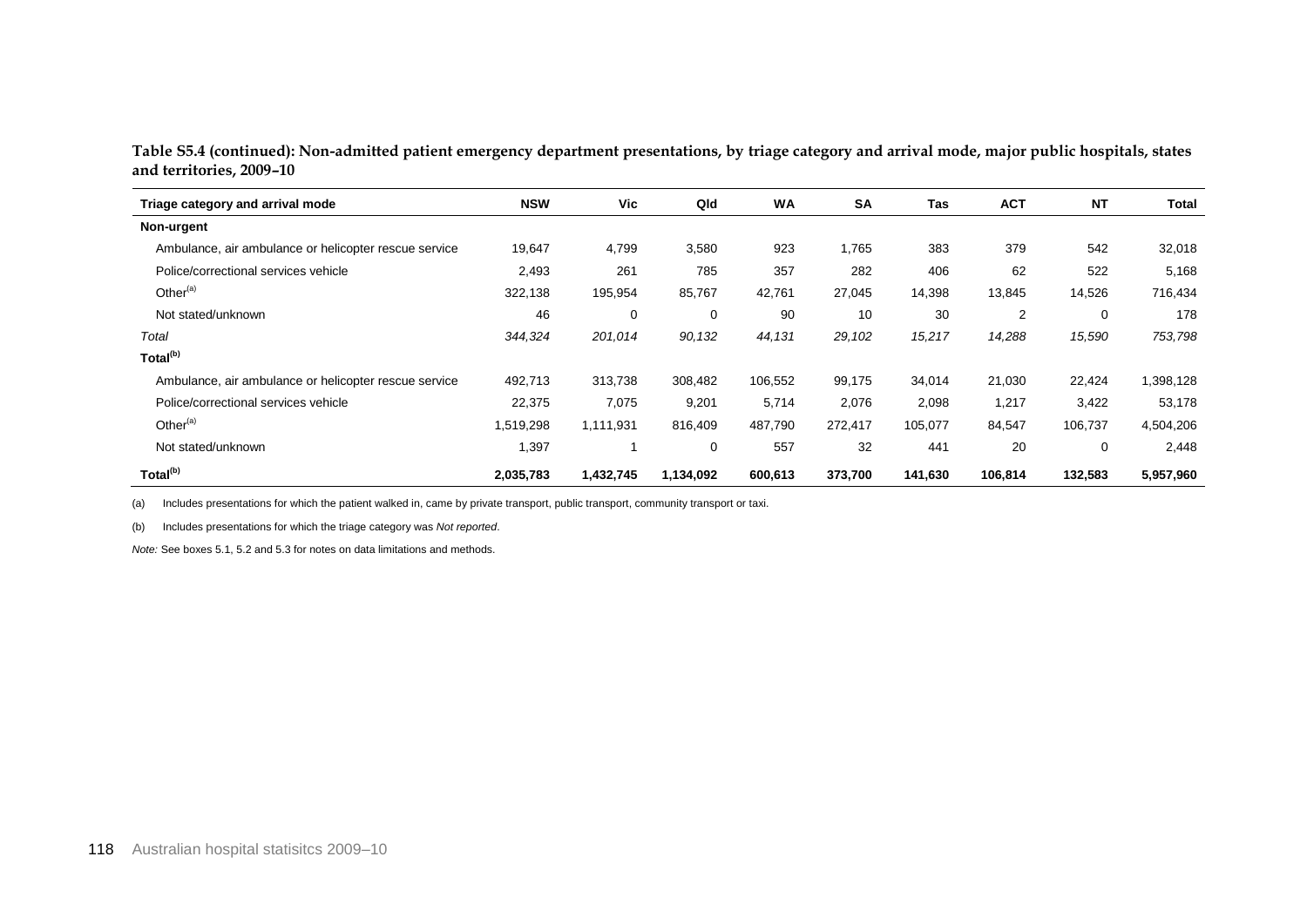| Type of visit and peer group                                       | <b>NSW</b> | <b>Vic</b>     | Qld         | WA <sup>(a)</sup> | SA <sup>(b)</sup>    | Tas      | <b>ACT</b>  | <b>NT</b>      | <b>Total</b> |
|--------------------------------------------------------------------|------------|----------------|-------------|-------------------|----------------------|----------|-------------|----------------|--------------|
| Principal referral and Specialist women's and children's hospitals |            |                |             |                   |                      |          |             |                |              |
| <b>Emergency presentation</b>                                      | 1,252,298  | 960,610        | 872,868     | 330,516           | 281,589              | 88,501   | 57,482      | 95,692         | 3,939,556    |
| Return visit, planned                                              | 14,223     | 12,676         | 10,635      | 5,351             | 2,585                | 1,401    | 0           | 1,660          | 48,531       |
| Pre-arranged admission                                             | 2,063      | 340            | 3,286       | 356               | 502                  | 0        |             | 0              | 6,551        |
| Patient in transit                                                 | 26         | 195            | 305         | 0                 | 0                    | 0        |             | 3              | 530          |
| Dead on arrival                                                    | 2,058      | 1,694          | 89          | $\sim$ $\sim$     | $\ddot{\phantom{a}}$ | $\Omega$ | $\Omega$    | 39             | 3,880        |
| Not reported                                                       | 638        | 189            | $\mathbf 0$ | 331               | 766                  | $\Omega$ | 0           | 0              | 1,924        |
| Total                                                              | 1,271,306  | 975,704        | 887,183     | 336,554           | 285,442              | 89,902   | 57,487      | 97,394         | 4,000,972    |
| Large hospitals                                                    |            |                |             |                   |                      |          |             |                |              |
| <b>Emergency presentation</b>                                      | 412,880    | 336,733        | 142,345     | 134,494           | 6,476                | 25,957   | 48,838      | 0              | 1,108,723    |
| Return visit, planned                                              | 8,870      | 18,841         | 7,854       | 813               | 27                   | 0        | 436         | 0              | 36,841       |
| Pre-arranged admission                                             | 338        | 896            | 266         | 21                | 185                  | 0        | 2           | 0              | 1,758        |
| Patient in transit                                                 | 8          | 48             | 20          | 0                 | $\Omega$             | $\Omega$ | 20          | 0              | 9,61         |
| Dead on arrival                                                    | 214        | 432            | 6           | $\sim$ $\sim$     | $\sim$ $\sim$        |          | 31          | 0              | 68,42        |
| Not reported                                                       | 98         | 38             | $\mathbf 0$ | 11                | 34,347               | 0        | 0           | 0              | 34,494       |
| Total                                                              | 423,408    | 357,038        | 150,491     | 135,339           | 41,035               | 25,958   | 49,327      | 0              | 1,182,596    |
| Other hospitals                                                    |            |                |             |                   |                      |          |             |                |              |
| <b>Emergency presentation</b>                                      | 322,556    | 95,180         | 90,344      | 128,149           | 45,597               | 25,766   | 0           | 31,313         | 738,905      |
| Return visit, planned                                              | 17,852     | 4,339          | 5,884       | 557               | 1,549                | 0        | 0           | 3,860          | 34,041       |
| Pre-arranged admission                                             | 366        | 209            | 108         | 13                | 10                   | 0        | $\Omega$    | $\Omega$       | 706          |
| Patient in transit                                                 | 20         | $\overline{4}$ | 40          | $\mathbf 0$       | $\Omega$             | $\Omega$ | $\Omega$    | 11             | 75           |
| Dead on arrival                                                    | 200        | 267            | 42          | $\sim$ $\sim$     | $\sim$ $\sim$        |          | $\mathbf 0$ | -1             | 51,45        |
| Not reported                                                       | 75         | 4              | 0           | $\mathbf{1}$      | 67                   | $\Omega$ | 0           | 4              | 151          |
| Total                                                              | 341,069    | 100,003        | 96,418      | 128,720           | 47,223               | 25,770   | 0           | 35,189         | 774,392      |
| <b>Total</b>                                                       |            |                |             |                   |                      |          |             |                |              |
| <b>Emergency presentation</b>                                      | 1,988,734  | 1,392,523      | 1,105,557   | 593,159           | 333,662              | 140,224  | 106,320     | 127,005        | 5,787,184    |
| Return visit, planned                                              | 40,945     | 35,856         | 24,373      | 6,721             | 4,161                | 1,401    | 436         | 5,520          | 119,413      |
| Pre-arranged admission                                             | 2,767      | 1,495          | 3,660       | 390               | 697                  | 0        | 6           | 0              | 9,015        |
| Patient in transit                                                 | 54         | 247            | 365         | 0                 | $\mathbf 0$          | 0        | 21          | 14             | 701          |
| Dead on arrival                                                    | 2,472      | 2,393          | 137         | $\sim$ $\sim$     | $\ddot{\phantom{a}}$ | 5        | 31          | 40             | 5,078        |
| Not reported                                                       | 811        | 231            | 0           | 343               | 35,180               | $\Omega$ | $\mathbf 0$ | $\overline{4}$ | 36,569       |
| Total presentations reported at episode-level                      | 2,035,783  | 1,432,745      | 1,134,092   | 600,613           | 373,700              | 141,630  | 106,814     | 132,583        | 5,957,960    |

**Table S5.5: Non-admitted patient emergency department presentations, by type of visit and public hospital peer group, states and territories, 2009–10**

(a) For Western Australia patients who are *Dead on arrival* are only occasionally managed and reported by emergency departments.

(b) South Australia does not provide non-admitted patient emergency department care data for patients who were *Dead on arrival* (no resuscitation attempted) at the emergency department

*Note:* See boxes 5.1, 5.2 and 5.3 for notes on data limitations and methods. Abbreviation: . . —not applicable.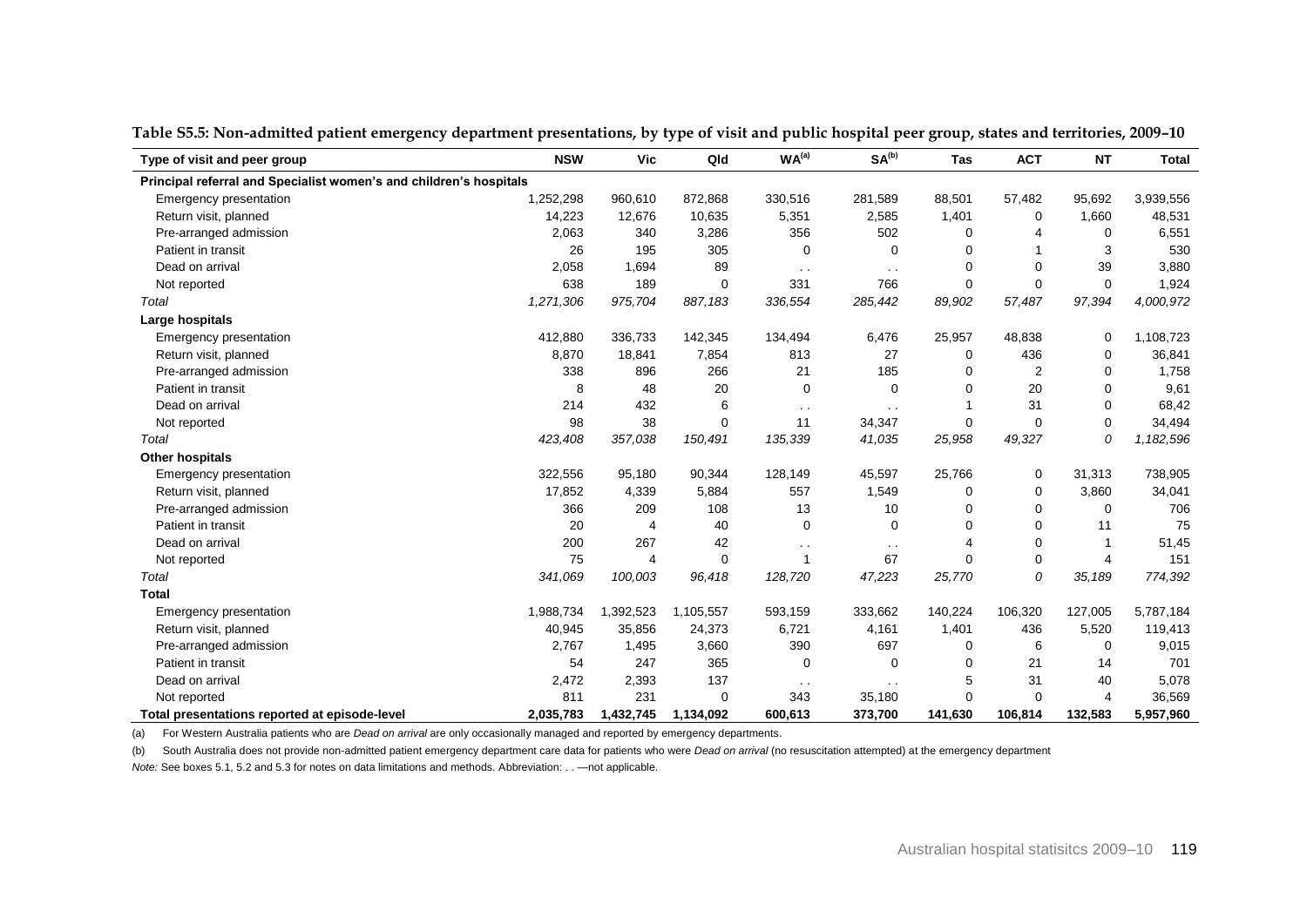**Table S5.6 Non-admitted patient emergency department presentation length statistics (hours: minutes) for** *Emergency presentations* (a) **with an episode end status of** *Admitted to this hospital***, by triage category, major public hospitals, states and territories, 2009–10**

| <b>Triage category</b>                                         | <b>NSW</b> | Vic  | Qld  | <b>WA</b> | <b>SA</b> | Tas  | <b>ACT</b> | <b>NT</b> | <b>Total</b> |
|----------------------------------------------------------------|------------|------|------|-----------|-----------|------|------------|-----------|--------------|
| <b>Resuscitation</b>                                           |            |      |      |           |           |      |            |           |              |
| Median duration of non-admitted patient episode <sup>(b)</sup> | 3:17       | 5:04 | 2:26 | 1:30      | 1:53      | 4:09 | 2:06       | 1:42      | 3:01         |
| Median duration of service event <sup>(c)</sup>                | 3:17       | 5:04 | 2:26 | 1:29      | 1:53      | 4:09 | 2:06       | 1:42      | 3:01         |
| Median time in emergency department <sup>(d)(e)</sup>          | 4:21       | 5:06 | 4:26 | 3:48      | 3:55      | 4:09 | 3:55       | 4:13      | 4:26         |
| <b>Emergency</b>                                               |            |      |      |           |           |      |            |           |              |
| Median duration of non-admitted patient episode <sup>(b)</sup> | 4:33       | 5:29 | 3:20 | 2:15      | 2:22      | 5:39 | 3:43       | 1:57      | 4:02         |
| Median duration of service event <sup>(c)</sup>                | 4:25       | 5:21 | 3:11 | 2:06      | 2:14      | 5:29 | 3:36       | 1:44      | 3:53         |
| Median time in emergency department <sup>(d)(e)</sup>          | 5:54       | 5:30 | 6:05 | 5:33      | 5.46      | 5:39 | 7:50       | 7:02      | 5:49         |
| <b>Urgent</b>                                                  |            |      |      |           |           |      |            |           |              |
| Median duration of non-admitted patient episode <sup>(b)</sup> | 5:21       | 5:50 | 3:56 | 2:44      | 2:58      | 6:40 | 4:56       | 2:27      | 4:44         |
| Median duration of service event <sup>(c)</sup>                | 4:48       | 5:20 | 3:17 | 2:04      | 2:21      | 5:46 | 4:01       | 1:40      | 4:09         |
| Median time in emergency department <sup>(d)(e)</sup>          | 6:30       | 5:51 | 6:43 | 5:35      | 6:19      | 6:40 | 9:10       | 6:49      | 6:18         |
| Semi-urgent                                                    |            |      |      |           |           |      |            |           |              |
| Median duration of non-admitted patient episode <sup>(b)</sup> | 5:36       | 5:47 | 3:54 | 2:56      | 3:28      | 6:27 | 5:24       | 2:45      | 5:00         |
| Median duration of service event <sup>(c)</sup>                | 4:40       | 4:49 | 2:46 | 1:53      | 2:18      | 5:10 | 3:29       | 1:13      | 3:59         |
| Median time in emergency department <sup>(d)(e)</sup>          | 6:36       | 5:49 | 6:31 | 5:35      | 6:32      | 6:27 | 10:02      | 5:59      | 6:16         |
| Non-urgent                                                     |            |      |      |           |           |      |            |           |              |
| Median duration of non-admitted patient episode <sup>(b)</sup> | 4:13       | 4:02 | 2:26 | 2:12      | 1:53      | 4:27 | 3:38       | 1:47      | 3:40         |
| Median duration of service event <sup>(c)</sup>                | 3:15       | 3:03 | 1:30 | 1:20      | 0:47      | 3:21 | 1:52       | 1:03      | 2:42         |
| Median time in emergency department <sup>(d)(e)</sup>          | 5:05       | 4:02 | 4:17 | 3:42      | 3:21      | 4:27 | 6:38       | 2:02      | 4:33         |
| <b>Total</b>                                                   |            |      |      |           |           |      |            |           |              |
| Median duration of non-admitted patient episode <sup>(b)</sup> | 5:11       | 5:43 | 3:44 | 2:36      | 2:54      | 6:19 | 4:41       | 2:24      | 4:36         |
| Median duration of service event <sup>(c)</sup>                | 4:37       | 5:09 | 3:08 | 2:00      | 2:15      | 5:30 | 3:43       | 1:33      | 4:00         |
| Median time in emergency department <sup>(d)(e)</sup>          | 6:20       | 5:44 | 6:27 | 5:31      | 6:07      | 6:19 | 8:52       | 6:26      | 6:08         |

*Note:* See boxes 5.1, 5.2 and 5.3 for notes on data limitations and methods. See Box 5.5 for footnotes specific to this table.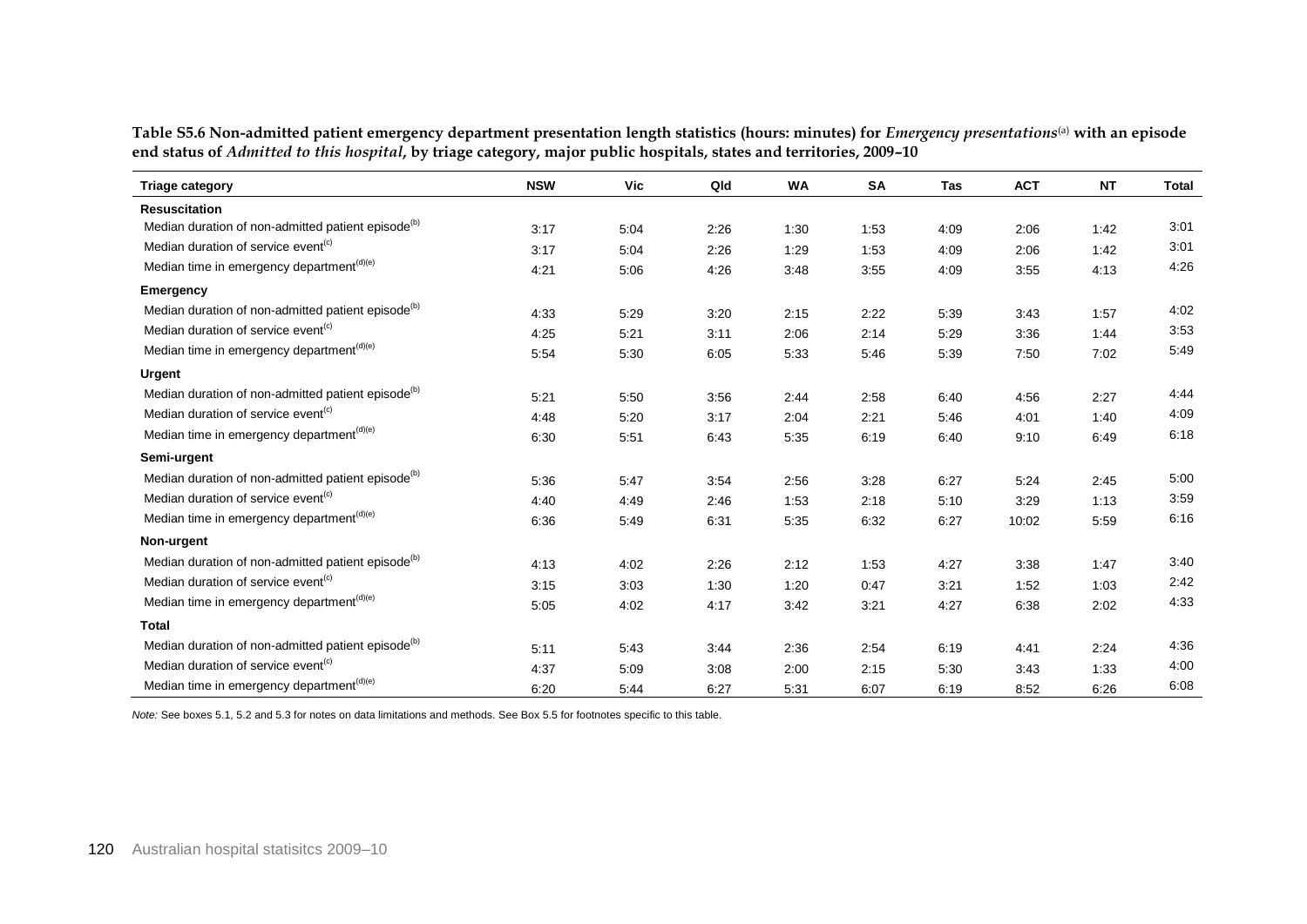| Table S5.7 Non-admitted patient emergency department presentation length statistics (hours: minutes) for <i>Emergency presentations</i> <sup>(a)</sup> with an episode |
|------------------------------------------------------------------------------------------------------------------------------------------------------------------------|
| end status other than Admitted to this hospital, by triage category, major public hospitals, states and territories, 2009-10                                           |

| <b>Triage category</b>                                         | <b>NSW</b> | Vic  | Qld  | <b>WA</b> | <b>SA</b> | $\mathsf{ Tas}^{\mathsf{(c)}}$ | <b>ACT</b> | ΝT   | Total |
|----------------------------------------------------------------|------------|------|------|-----------|-----------|--------------------------------|------------|------|-------|
| <b>Resuscitation</b>                                           |            |      |      |           |           |                                |            |      |       |
| Median duration of non-admitted patient episode <sup>(b)</sup> | 3:26       | 3:10 | 3:27 | 3:50      | 3:34      | 3:28                           | 2:08       | 3:20 | 3:26  |
| Median duration of service event <sup>(c)</sup>                | 3:26       | 3:10 | 3:27 | 3:50      | 3:34      | 3:28                           | 2:08       | 3:20 | 3:26  |
| Median time in emergency department <sup>(d)</sup>             | 3:54       | 3:13 | 4:26 | 3:50      | 4:07      | 3:28                           | 2:59       | 3:20 | 3:56  |
| Emergency                                                      |            |      |      |           |           |                                |            |      |       |
| Median duration of non-admitted patient episode <sup>(b)</sup> | 3:32       | 2:53 | 3:03 | 3:08      | 3:05      | 3:55                           | 3:28       | 3:30 | 3:11  |
| Median duration of service event <sup>(c)</sup>                | 3:23       | 2:44 | 2:52 | 2:57      | 2:57      | 3:43                           | 3:18       | 3:18 | 3:02  |
| Median time in emergency department <sup>(d)</sup>             | 3:45       | 2:54 | 3:31 | 3:08      | 3:21      | 3:55                           | 3:54       | 3:30 | 3:23  |
| <b>Urgent</b>                                                  |            |      |      |           |           |                                |            |      |       |
| Median duration of non-admitted patient episode <sup>(b)</sup> | 3:05       | 2:48 | 2:49 | 2:38      | 3:19      | 3:17                           | 3:24       | 3:03 | 2:55  |
| Median duration of service event <sup>(c)</sup>                | 2:31       | 2:15 | 2:07 | 1:55      | 2:40      | 2:20                           | 2:36       | 2:10 | 2:17  |
| Median time in emergency department <sup>(d)</sup>             | 3:13       | 2:49 | 3:02 | 2:38      | 3:27      | 3:17                           | 3:41       | 3:03 | 3:02  |
| Semi-urgent                                                    |            |      |      |           |           |                                |            |      |       |
| Median duration of non-admitted patient episode <sup>(b)</sup> | 2:15       | 2:09 | 2:02 | 1:52      | 2:33      | 2:02                           | 2:43       | 2:17 | 2:09  |
| Median duration of service event <sup>(c)</sup>                | 1:20       | 1:08 | 1:01 | 0:55      | 1:28      | 0:58                           | 1:20       | 0:58 | 1:08  |
| Median time in emergency department <sup>(d)</sup>             | 2:20       | 2:09 | 2:07 | 1:52      | 2:35      | 2:02                           | 2:50       | 2:17 | 2:11  |
| Non-urgent                                                     |            |      |      |           |           |                                |            |      |       |
| Median duration of non-admitted patient episode <sup>(b)</sup> | 1:34       | 1:27 | 1:16 | 1:18      | 1:49      | 1:12                           | 1:58       | 1:08 | 1:28  |
| Median duration of service event <sup>(c)</sup>                | 0:43       | 0:30 | 0:30 | 0:35      | 0:48      | 0:30                           | 0:39       | 0:30 | 0:36  |
| Median time in emergency department <sup>(d)</sup>             | 1:37       | 1:27 | 1:19 | 1:18      | 1:49      | 1:12                           | 2:01       | 1:08 | 1:30  |
| <b>Total</b>                                                   |            |      |      |           |           |                                |            |      |       |
| Median duration of non-admitted patient episode <sup>(b)</sup> | 2:22       | 2:12 | 2:18 | 2:05      | 2:44      | 2:20                           | 2:48       | 2:20 | 2:18  |
| Median duration of service event <sup>(c)</sup>                | 1:32       | 1:15 | 1:24 | 1:11      | 1:50      | 1:17                           | 1:35       | 1:08 | 1:24  |
| Median time in emergency department <sup>(d)</sup>             | 2:28       | 2:12 | 2:26 | 2:05      | 2:49      | 2:20                           | 2:58       | 2:20 | 2:22  |

*Note:* See boxes 5.1, 5.2 and 5.3 for notes on data limitations and methods. See Box 5.5 for footnotes specific to this table.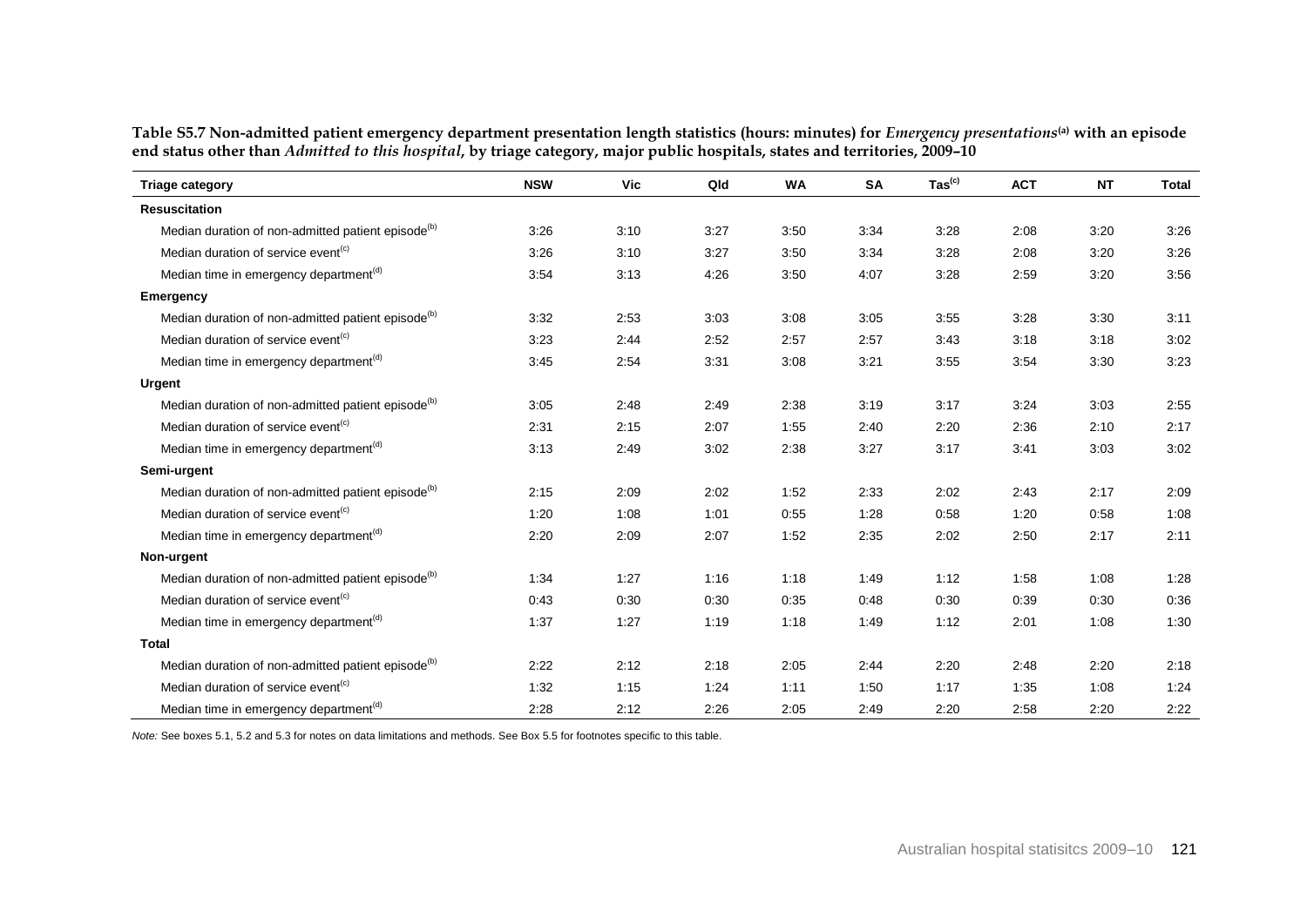**Table S5.8: Non-admitted patient emergency department presentations, by triage category and episode end status, major public hospitals, states and territories, 2009–10**

| Triage category and episode end status                                | $NSW^{(a)}$          | Vic         | Qld      | WA <sup>(b)</sup> | SA <sup>(b)</sup>    | <b>Tas</b>     | <b>ACT</b>     | <b>NT</b>   | <b>Total</b> |
|-----------------------------------------------------------------------|----------------------|-------------|----------|-------------------|----------------------|----------------|----------------|-------------|--------------|
| <b>Resuscitation</b>                                                  |                      |             |          |                   |                      |                |                |             |              |
| Admitted to this hospital <sup>(b)</sup>                              | 9,928                | 8,292       | 6.346    | 3,373             | 3,355                | 646            | 373            | 565         | 32,878       |
| Departed without being admitted or referred <sup>(c)</sup>            | 1,289                | 666         | 1,565    | 510               | 515                  | 36             | 60             | 164         | 4,805        |
| Referred to another hospital for admission                            | 827                  | 136         | 631      | 619               | 285                  | 34             | 23             | 0           | 2,555        |
| Did not wait <sup>(d)</sup>                                           | 8                    | $\mathbf 0$ | 10       | $\mathbf{1}$      | 0                    | 0              | $\overline{2}$ | 0           | 21           |
| Left at own risk <sup>(e)</sup>                                       | 66                   | 55          | 91       | 35                | 20                   | -1             | $\mathbf 0$    | 5           | 273          |
| Died in emergency department as a non-admitted patient <sup>(f)</sup> | $\sim$ $\sim$        | 106         | 470      | 425               | 133                  | 95             | 58             | 52          | 1,339        |
| Dead on arrival, not treated in emergency department <sup>(g)</sup>   | 89                   |             | 27       | $\sim$ $\sim$     | $\ddot{\phantom{a}}$ | 6              | 1              | $\mathbf 0$ | 124          |
| Not reported                                                          | 24                   | -1          | 0        | $\overline{2}$    | 8                    | $\mathbf 0$    | $\mathbf 0$    | $\Omega$    | 35           |
| Total                                                                 | 12,231               | 9,257       | 9,140    | 4,965             | 4,316                | 818            | 517            | 786         | 42,030       |
| <b>Emergency</b>                                                      |                      |             |          |                   |                      |                |                |             |              |
| Admitted to this hospital <sup>(b)</sup>                              | 103,516              | 87,816      | 61,675   | 32,278            | 25,185               | 5,815          | 5,467          | 5,671       | 327,423      |
| Departed without being admitted or referred <sup>(c)</sup>            | 55,157               | 31,427      | 43,868   | 28,339            | 14,300               | 4,575          | 4,069          | 3,421       | 185,156      |
| Referred to another hospital for admission                            | 5,421                | 803         | 5,578    | 4,537             | 2,975                | 232            | 256            | 20          | 19,822       |
| Did not wait <sup>(d)</sup>                                           | 371                  | 221         | 278      | 112               | 92                   | 10             | 7              | 13          | 1,104        |
| Left at own risk <sup>(e)</sup>                                       | 2,053                | 787         | 1,929    | 600               | 351                  | 48             | 59             | 106         | 5,933        |
| Died in emergency department as a non-admitted patient <sup>(f)</sup> | $\ddot{\phantom{a}}$ | 19          | 194      | 68                | 53                   | 25             | 13             | 2           | 374          |
| Dead on arrival, not treated in emergency department <sup>(g)</sup>   | 4                    | 0           | 4        | $\sim$ $\sim$     | $\ddot{\phantom{a}}$ | $\mathbf 0$    | $\Omega$       | $\Omega$    | 8            |
| Not reported                                                          | 181                  | -1          | 0        | 4                 | 45                   | $\overline{2}$ | 0              | $\Omega$    | 233          |
| Total                                                                 | 166,703              | 121,074     | 113,526  | 65,938            | 43,001               | 10,707         | 9,871          | 9,233       | 540,053      |
| <b>Urgent</b>                                                         |                      |             |          |                   |                      |                |                |             |              |
| Admitted to this hospital <sup>(b)</sup>                              | 250,892              | 218,701     | 143,428  | 64,351            | 55,297               | 15,337         | 12,831         | 15,988      | 776,825      |
| Departed without being admitted or referred <sup>(c)</sup>            | 317,406              | 197,369     | 274,717  | 111,581           | 68,650               | 31,004         | 18,380         | 19,188      | 1,038,295    |
| Referred to another hospital for admission                            | 11,840               | 1,689       | 12,131   | 7,061             | 5,185                | 613            | 818            | 57          | 39,394       |
| Did not wait <sup>(d)</sup>                                           | 13,319               | 8,777       | 13,819   | 1,285             | 3,574                | 1,483          | 1,136          | 963         | 44,356       |
| Left at own risk $(e)$                                                | 11,406               | 3,941       | 6,319    | 1,265             | 1,122                | 201            | 197            | 348         | 24,799       |
| Died in emergency department as a non-admitted patient <sup>(f)</sup> | $\sim$ $\sim$        | 15          | 95       | 51                | 28                   | 17             | 10             | 0           | 216          |
| Dead on arrival, not treated in emergency department <sup>(g)</sup>   | 8                    | 0           | 38       | $\sim$ $\sim$     | $\sim$ $\sim$        | 0              | 0              | 0           | 46           |
| Not reported                                                          | 384                  | 9           | $\Omega$ | 20                | 201                  | 17             | $\Omega$       | $\Omega$    | 631          |
| Total                                                                 | 605,255              | 430,501     | 450,547  | 185,614           | 134,057              | 48,672         | 33,372         | 36,544      | 1,924,562    |